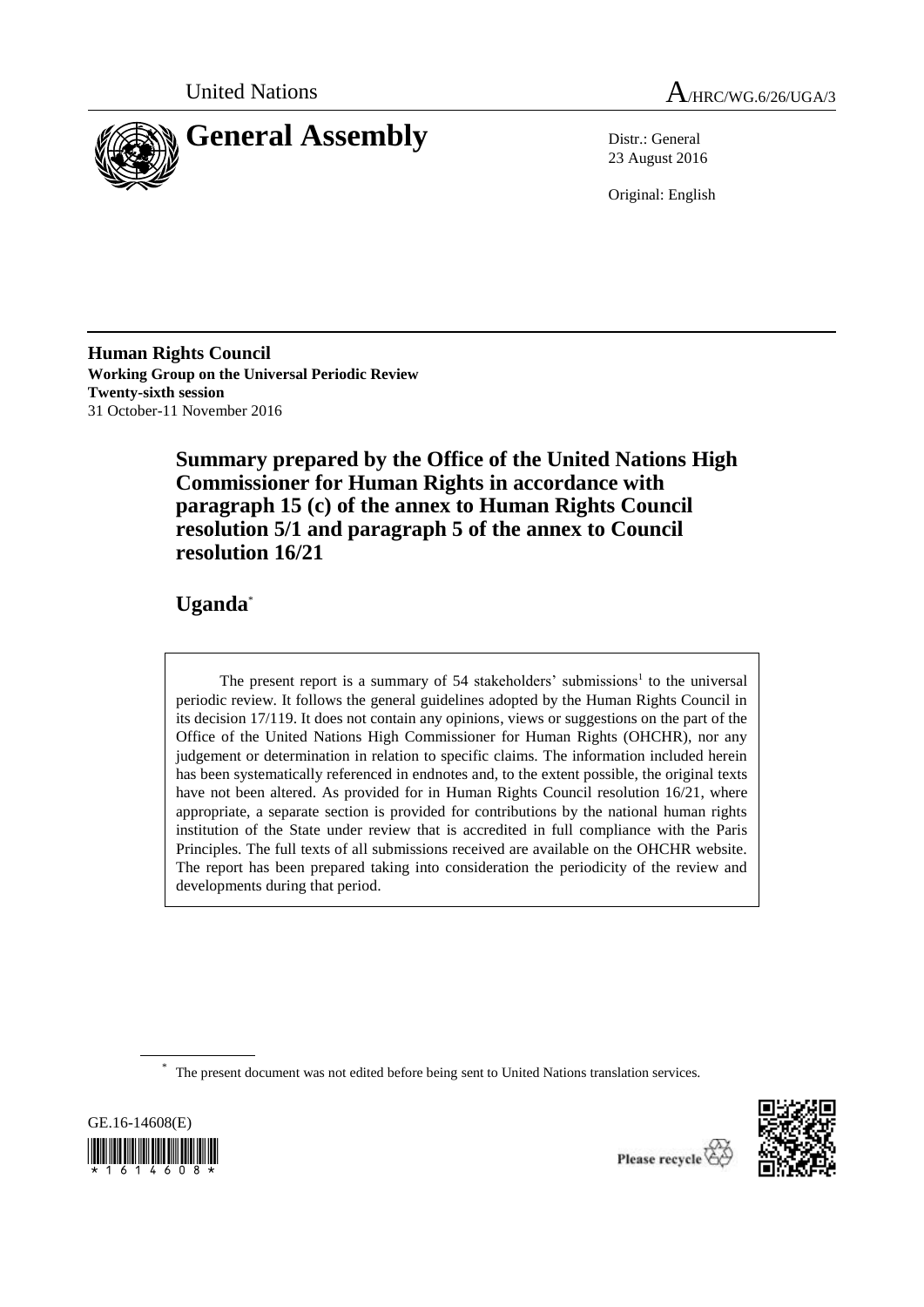# **I. Information provided by the national human rights institution of the State under review accredited in full compliance with the Paris Principles**

1. The Uganda Human Rights Commission (UHRC) urged the Government to ratify and domesticate CRPD, OP-CAT, OP-CESCR, OP-CEDAW and OP-CRC-IC, 2 and ILO Convention No.189.<sup>3</sup>

2. UHRC recommended aligning the Constitution to international human rights standards on ethnic minorities and indigenous peoples and developing affirmative policies, including measures for their ethnic, cultural, religious and linguistic identities.<sup>4</sup>

3. UHRC recommended the enforcement of the Prohibition and Prevention of Torture Act  $(2012)$ <sup>5</sup>; the review of the Employment Act 2006 and the Occupation Health and Safety Act 2006, to target domestic workers and advocate for regulation of domestic work.<sup>6</sup>

4. UHRC recommended the establishment of a ministry or other mechanism with an overall coordinating role concerning human rights issues such as state reporting to treaty bodies and implementation of human rights recommendations.<sup>7</sup>

5. UHRC recommended that the Government fully fund UHRC to avoid the persistent challenges of relying on external financial support.<sup>8</sup>

6. UHRC noted long detention periods of suspects in Police cells; excessive use of force by security agents during arrests; allegations of torture; solitary confinement; abuses by police officers; old and dilapidated detention buildings not fit for human habitation and scarcity of water in some facilities.<sup>9</sup>

7. UHRC noted increased vulnerability of street children and challenges in the administration of juvenile justice including detention of children with adults and overcrowding in the remand and rehabilitation homes.<sup>10</sup>

8. UHRC recommended providing the Police with the necessary resources and skills to enable them to produce suspects before courts of law within 48 hours.<sup>11</sup>

9. UHRC recommended investigating allegations of human rights violations by security officers through the implementation of the Prohibition and Prevention of Torture Act  $2012$ ;<sup>12</sup> and the prosecution of any errant security officers in accordance with that Act and internal disciplinary procedures.<sup>13</sup>

10. UHRC recommended reviewing the Public Order Management Act 2013, Interception of Communications Act 2010 and the Press and Journalists Act 1995 for the purpose of aligning them with human rights law.<sup>14</sup>

11. UHRC recommended that ministries of health and of education construct more health centres and schools in refugee settlements to cater for the overwhelming number of refugees.15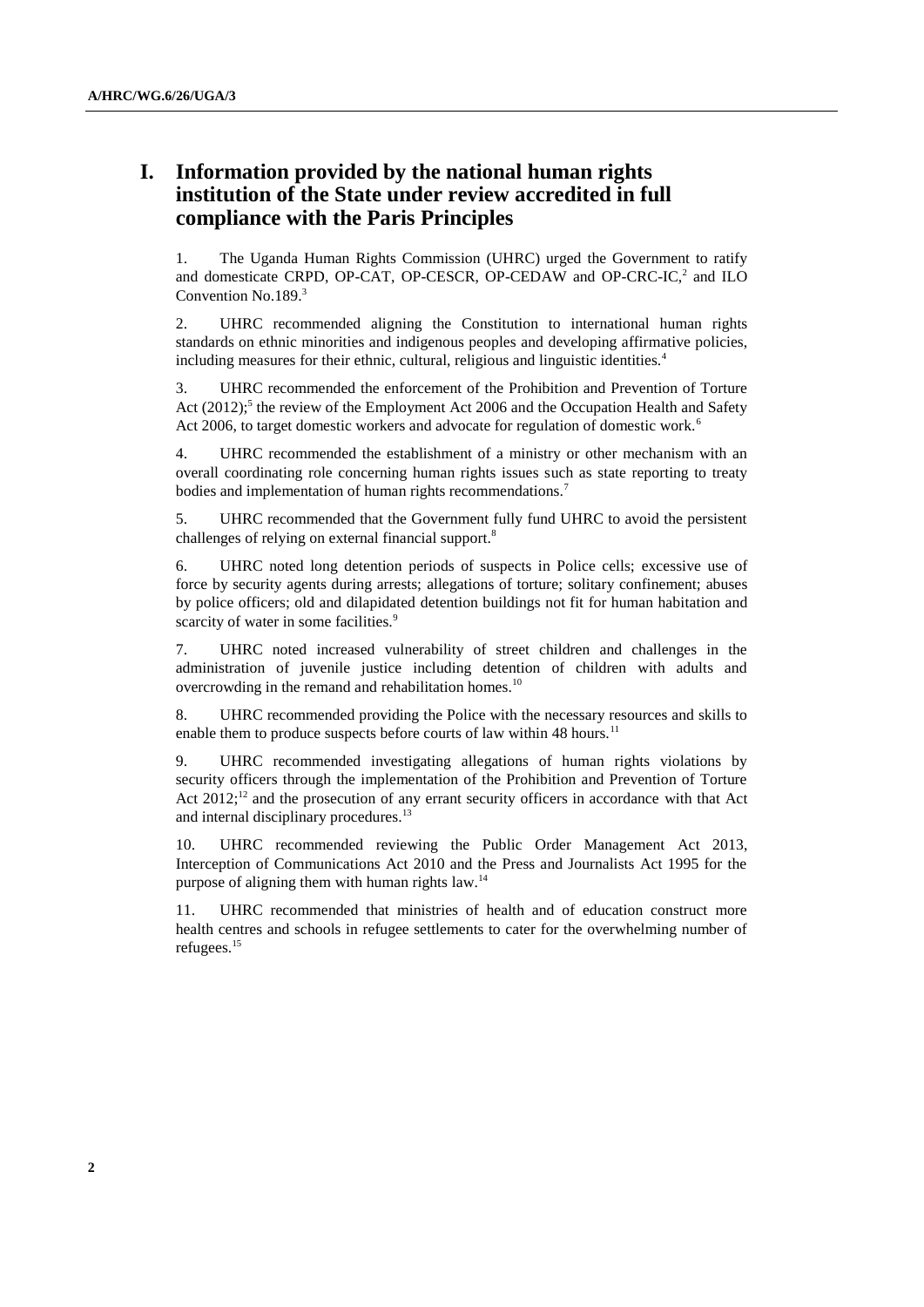# **II. Information provided by other stakeholders**

# **A. Background and framework**

# **1. Scope of international obligations**<sup>16</sup>

12. JS18 proposed ratifying the ICCPR-OP2 and abolishing the death penalty.<sup>17</sup> HRW<sup>18</sup>, JS13<sup>19</sup> and JS23<sup>20</sup> made similar recommendations.

13. JS26 recommended that the Government domesticate all international legal instruments that have been ratified and ratify the OP-CESCR.<sup>21</sup>

14. JS7 called upon Uganda to ratify OP-CEDAW.<sup>22</sup>

15. HRW<sup>23</sup>, JS13<sup>24</sup> and JS18<sup>25</sup> proposed the ratification of the OP-CAT.

16. JS12 recommended Uganda to amend its laws and regulations in order to align them with the standard of CRPD.<sup>26</sup>

17. JS21 recommended domesticating and implementing the provisions of the OP-CRC- $AC.<sup>27</sup>$ 

18. JS13<sup>28</sup> and HRW<sup>29</sup> recommended the ratification of ICPPED.

19. JS29<sup>30</sup>, JS18<sup>31</sup> and Uganda Child Rights NGO network (UCRNN)<sup>32</sup> recommended ratifying and domesticating the Hague Convention on Inter-country Adoption and ratifying OP-CRC-IC.

20. JS22 recommended domesticating the UN Declaration on Human Rights Defenders (1998) to ensure a legal protection mechanism for defenders.<sup>33</sup>

21. Cultural Survival (CS) recommended Uganda to officially endorse the UN Declaration of the Rights of the Indigenous Peoples,  $34$  and to ratify ILO Convention 169.<sup>35</sup>

# **2. Constitutional and legislative framework**

22. JS9 indicated that the State should amend the Constitution to provide for the right to the highest attainable standard of health, $36$  and expedite the process for the enactment of the National Health Insurance Scheme Bill.<sup>37</sup> JS18 also recommended enacting the latter.<sup>38</sup> Initiative for Social Economic Rights (ISER) made similar recommendations, with special attention to the needs of vulnerable groups.<sup>39</sup>

23. JS8 recommended fast-tracking the implementation of the Domestic Violence Act of 2010.<sup>40</sup> JS28 made similar recommendations, and suggested revising provisions in the Sexual Offences Bill, particularly those regarding marital rape.<sup>41</sup> In compliance with recommendation  $111.52^{42}$  JS7 called upon the Government to ensure effective implementation of laws with regard to sexual and gender based violence, including the Domestic Violence Act 2010, and pass the Sexual Offences Bill by 2018.<sup>43</sup> JS32 recommended allocating resources to the implementation of the National Strategy on Teenage Pregnancies and Child Marriages, the Domestic Violence Act, and the Female Genital Mutilation Act.<sup>44</sup>

24. UCRNN recommended enacting legislation to prohibit violence against children in all settings and provide sufficient resources for the implementation of laws and policies by 2017.<sup>45</sup> JS29<sup>46</sup> and JS18<sup>47</sup> recommended implementing the Children's Act Amendment Bill of 2015.

25. Access Now (AN) suggested that several laws were vague enough to be used to violate constitutional guarantees for freedom of expression.<sup>48</sup> Article 19 recommended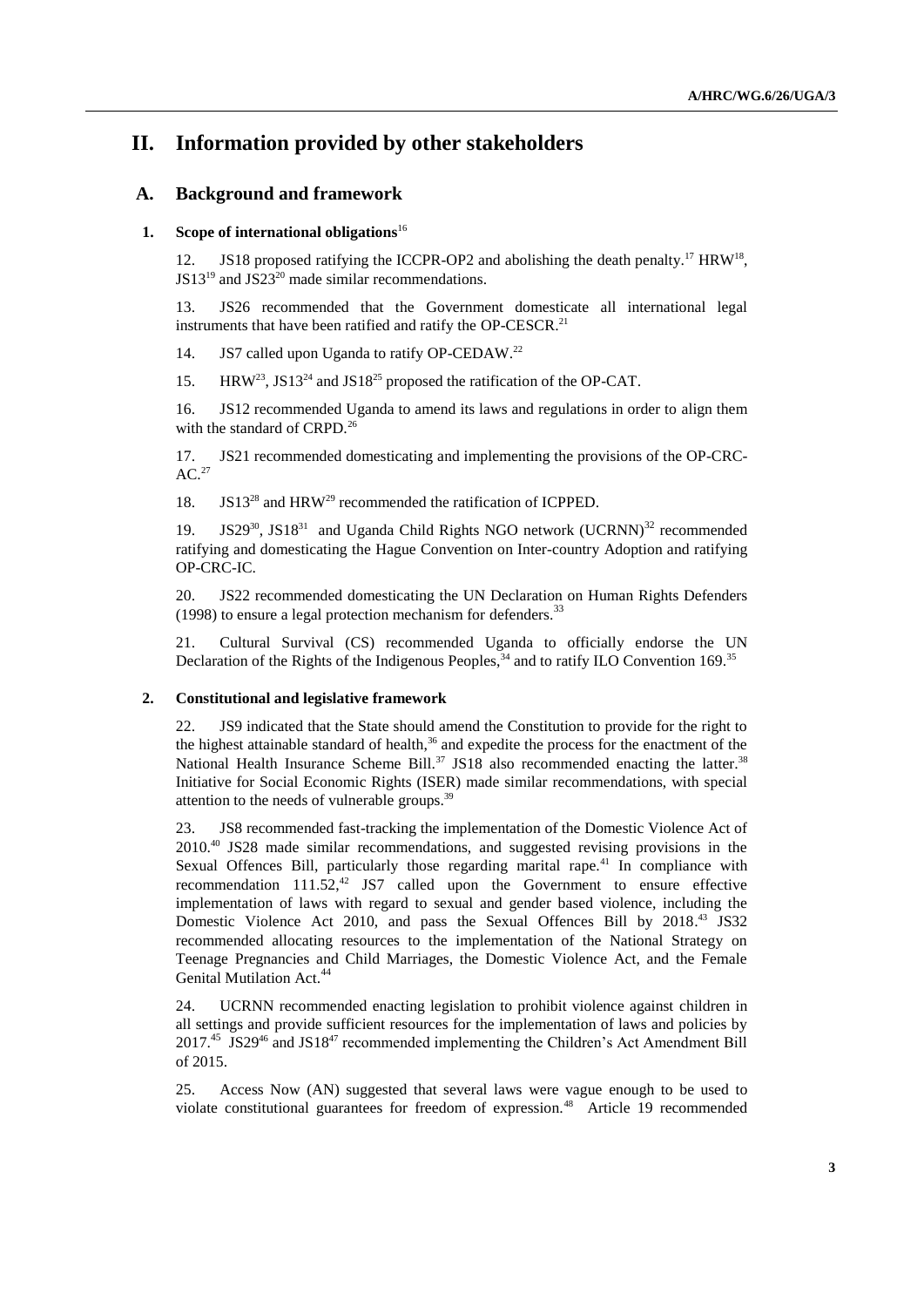reforming the Press and Journalists Act<sup>49</sup> and the Penal Code, including by repealing certain provisions on criminal defamation,<sup>50</sup> with which  $AN<sup>51</sup>$ , JS1<sup>52</sup> and JS18<sup>53</sup> agreed.

26. JS20 recommended amending the Official Secrets Act, the Penal Code, the Press and Journalists Act, the Public Order Management Act of 2013, the Anti-Terrorism Act of 2014, the Interception of Communication Act, and the Uganda Communications Act of 2013.<sup>54</sup>

27. HRW recommended amending the Public Order Management Act and the Nongovernmental Organisations Act.<sup>55</sup> JS14<sup>56</sup>, JS24<sup>57</sup>, Ashah Razyn Foundation (ARF)<sup>58</sup> and JS13<sup>59</sup> made similar recommendations.

28. JS25 called for the immediate enactment of the 2014 Privacy and Data Protection Bill to curb targeted surveillance and protect the enjoyment of privacy, $60$  and revision of existing legislation and policies.<sup>61</sup>

29. JS12 recommended Uganda to enact the Mental Health Act, and to remove derogatory words to persons with mental disabilities in all laws.<sup>62</sup> JS9 made a similar recommendation. 63

30. JS18 suggested implementing the Trafficking in Persons Act and regulating the recruitment firms responsible for sending labour abroad.<sup>64</sup>

31. JS18 recommended amending the Anti-Terrorism Act to bring it in conformity with the 1995 Constitution and international instruments on media freedoms and freedom of expression.<sup>65</sup>

32. JS7 called on the Government to pass the Marriage and Divorce Bill by June  $2017$ .<sup>66</sup>

33. CS recommended Uganda to recognize Indigenous Peoples in the Constitution.<sup>67</sup>

#### **3. Institutional and human rights infrastructure and policy measures**

34. JS18 recommended establishing a national prevention mechanism against torture.<sup>68</sup>

35. JS25 recommended implementing the National Action Plan on Women and gendersensitive poverty reduction and development programmes.<sup>69</sup>

36. UCRNN recommended expediting the process of establishing a fully resourced Uganda National Children's Authority, in order to ensure full implementation of the Children's Amendment Act 2016.<sup>70</sup>

37. JS13 recommended approving the National Legal Aid Policy expeditiously.<sup>71</sup>

38. JS24 recommended establishing an independent and effective oversight mechanism with a mandate to monitor all stages of interceptions of communications.<sup>72</sup>

39. Platform for Labour Action (PLA) recommended prioritizing the implementation of the National Employment Policy and the taking of all the necessary action to curb youth unemployment.<sup>73</sup>

40. JS26 recommended expediting the enactment of the National Insurance Bill which should adequately provide insurance cover for all categories of the population, including the informal sector without discrimination.<sup>74</sup>

41. JS6 recommended passing or reviewing policies and regulations, such as the National Housing Policy, as also recommended by  $JS26^{75}$  and  $JS7^{76}$ , the Building Control Code, the Eviction and Resettlement Guidelines, and the Mortgage Act, in order to address challenges to access to housing.<sup>77</sup>

42. JS26 recommended strengthening the legal and policy framework for food by expediting the passing of the Food and Nutrition Act.<sup>78</sup>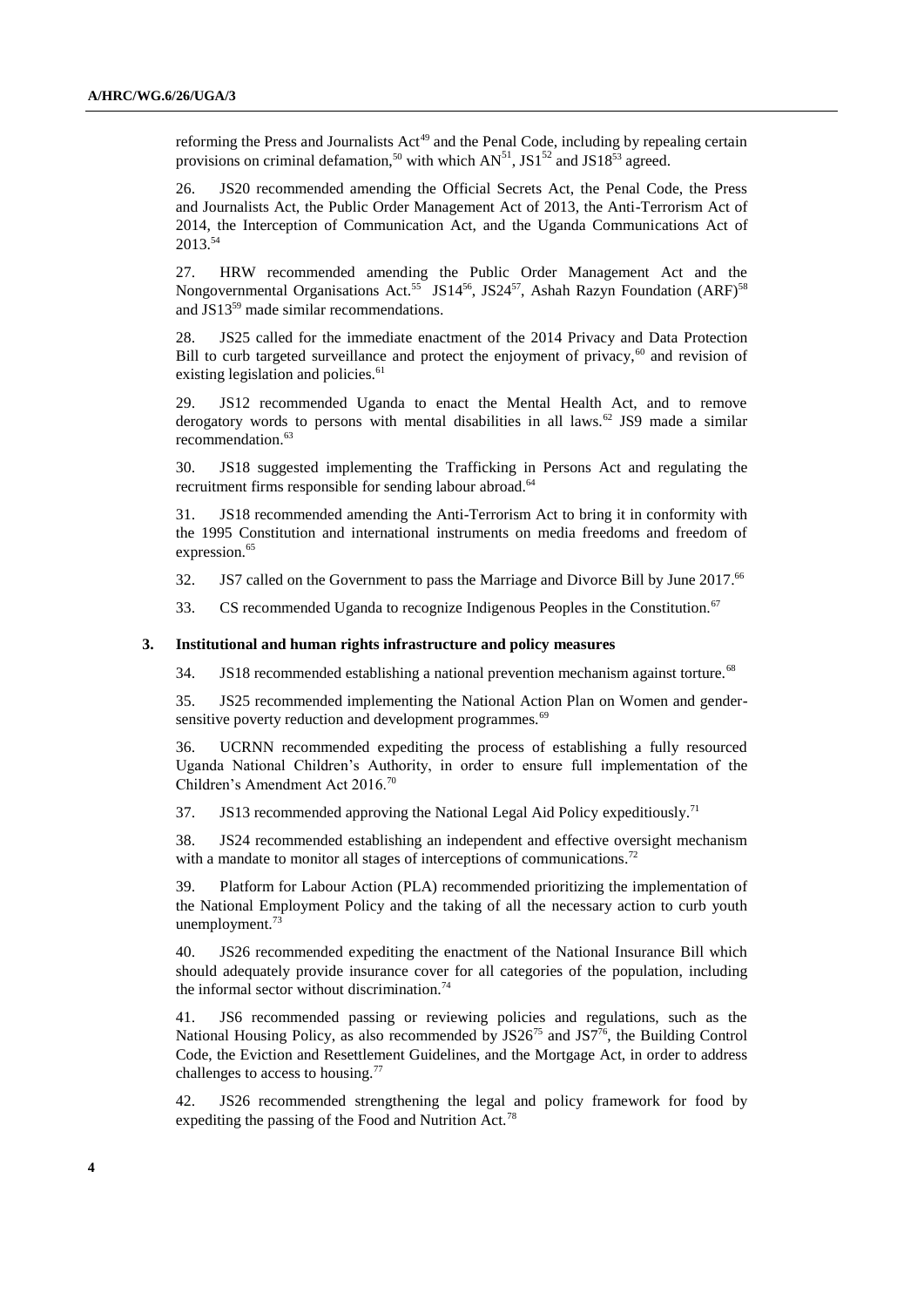43. JS31 $^{79}$  and JS26 $^{80}$  recommended fast-tracking the National Palliative Care Policy. ISER suggested the creation of an oversight body for private healthcare providers in Uganda. $81$ 

44. JS27 recommended passing the National Agricultural Extension Service Policy.<sup>82</sup>

45. The Cross-Cultural Foundation of Uganda (CCFU) recommended supporting the creation of a National Assembly of Cultural Institutions.<sup>83</sup>

# **B. Cooperation with human rights mechanisms**

#### **1. Cooperation with treaty bodies**

46. AN recommended improving cooperation with UN treaty bodies and African Union treaty mechanisms.<sup>84</sup>

47. JS29 recommended disseminating and implementing concluding observations and recommendations from treaty bodies.<sup>85</sup>

#### **2. Cooperation with special procedures**

48.  $AN^{86}$  and  $JS14^{87}$  recommended extending standing invitations to UN special procedures. JS13<sup>88</sup> and JS20<sup>89</sup> made a similar recommendation. CS recommended inviting the UN Special Rapporteur on the Rights of Indigenous Peoples.<sup>90</sup> JS18<sup>91</sup>, JS22<sup>92</sup> and JS1<sup>93</sup> recommended inviting the UN Special Rapporteur on the promotion and protection of the right to freedom of opinion and expression.

49. JS1 recommended the Government consider extending a standing invitation to the Special Rapporteur on freedoms of assembly and association.<sup>94</sup>

50. JS15 recommended full cooperation with Special Procedures by providing timely and substantive responses to all communications.<sup>95</sup>

# **C. Implementation of international human rights obligations, taking into account applicable international humanitarian law**

# **1. Equality and non-discrimination**

51. JS19 indicated that, *de jure* and *de facto,* gender discrimination persists in all facets of Ugandan society.<sup>96</sup> JS8 stated that Ugandan society is characterised by strong patriarchal beliefs and subordination of women.<sup>97</sup> JS7 called on the Government to take immediate appropriate measures to eliminate all forms of discrimination against women in line with CEDAW. <sup>98</sup> JS32 stated that the Government has failed to put in place a comprehensive strategy to eliminate traditional practices and stereotypes that discriminate against women, despite its support for recommendation  $111.4$ .<sup>99</sup> JS19 recommended stepping up preventive and remedial measures in place to eradicate all forms of traditional practices and stereotypes that discriminate against women.<sup>100</sup>

52. JS19 stated that women's poverty and low economic status are linked to gender blind development and governance processes, high illiteracy levels, systemic and entrenched discrimination and gender based violence.<sup>101</sup>JS25 noted that women's control over economic resources has remained  $low$ .<sup>102</sup> JS11 recommended Uganda to ensure that women and men are compensated equally from land transactions.<sup>103</sup> JS19<sup>104</sup> and JS7<sup>105</sup> made similar recommendations.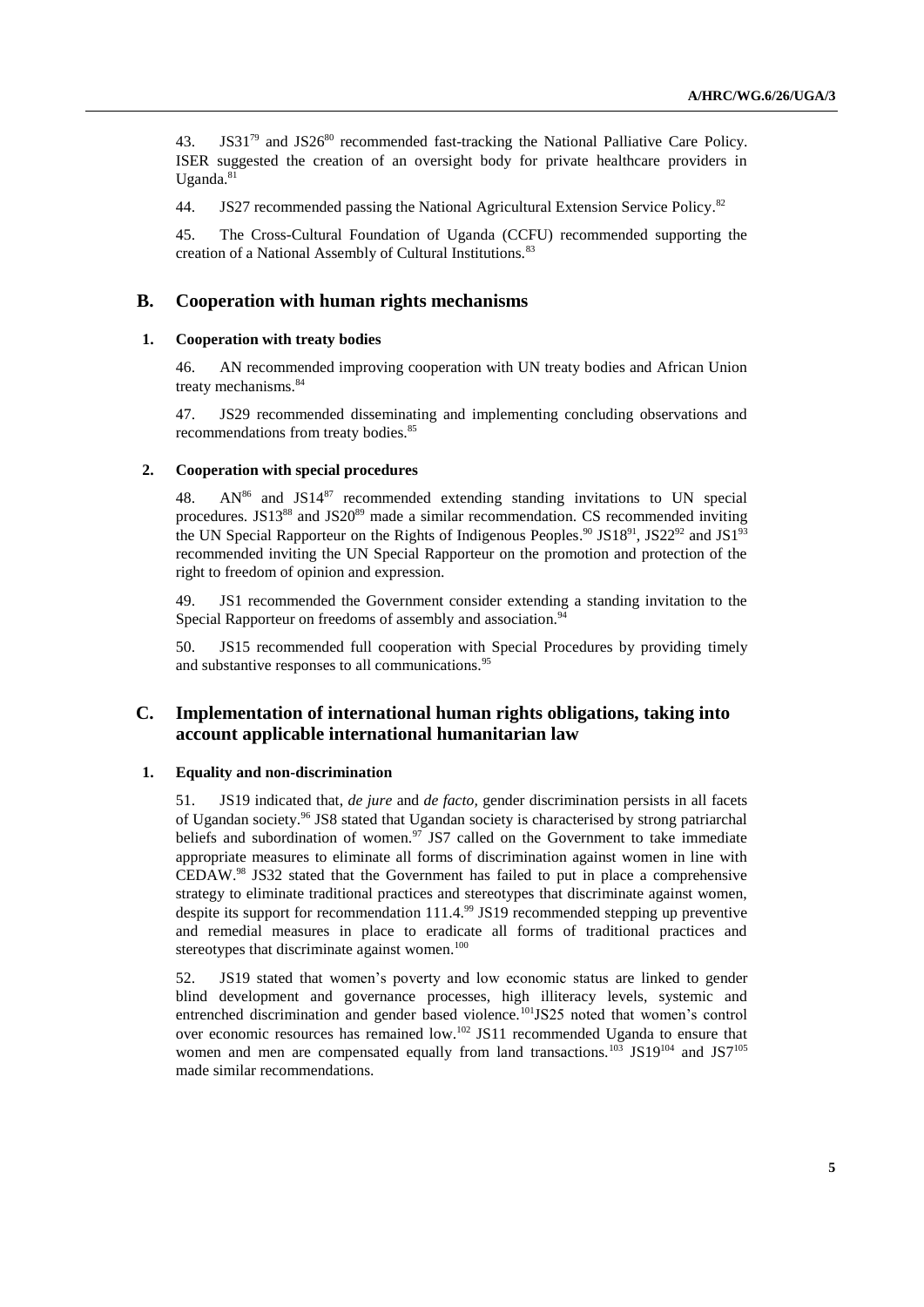53. JS25 noted that access to information and communication technology is central to the empowerment of women,<sup>106</sup> and recommended implementing measures that bridge the gender and the rural-urban divide by making Internet accessible to all. $107$ 

54. JS5<sup>108</sup> and International Commission of Jurists  $(ICJ)$ <sup>109</sup> noted that Uganda passed the Anti-Homosexuality Act in early 2014, before it was invalidated procedurally in August 2014. JS3 recommended recognising the Supreme Court's annulation of the Anti-Homosexuality Act.<sup>110</sup> Human Rights Watch  $(HRW)^{111}$ , ICJ<sup>112</sup>, JS3<sup>113</sup> and JS5<sup>114</sup> recommended Uganda to repeal other laws that discriminate against LGBTI persons.

55. HRW<sup>115</sup> and JS5<sup>116</sup> called for investigation and prosecution of all forms of attacks on LGBTI persons. JS5 also urged prohibiting media from inciting violence and parading LGBTI persons.<sup>117</sup>

56. JS9 recommended developing and implementing programmes aimed at addressing the gender stereotypes and norms that tolerate violence against sexual minorities.<sup>118</sup>

57. JS5 noted that the Registration of Persons Act failed to provide transgendered adults a way to officially change sex,  $19$  and recommended Uganda to repeal it.<sup>120</sup> JS3 noted that many transgender women engage in sex work as a result of discrimination, stigma and unemployment.<sup>121</sup>

58. Elizabeth Glaser Pediatric AIDS Foundation (EGPAF) found that stigma continues to bar effective response to HIV/AIDS<sup>122</sup>, and recommended Uganda to combat discriminatory attitudes.<sup>123</sup>

59. Under the Same Sun (UTSS) stated that discrimination, marginalization and violence plague the lives of Ugandans with albinism. Many children with albinism are abandoned. Mistaken beliefs about albinism have fuelled an illegal market in body parts across the region.<sup>124</sup>

#### **2. Right to life, liberty and security of the person**

60. JS23 recommended immediately issuing a moratorium on the death penalty, proceeding to abolish it and replacing capital offences with sentences that respect human rights standards.<sup>125</sup> JS18 made similar recommendations.<sup>126</sup>

61. JS23 stated that the list of capital offences is extensive and goes beyond those constituting the most serious crimes.<sup>127</sup> JS23 recommended ensuring prompt and fair hearings for death row prisoners who received death sentences before the Supreme Court ruled that mandatory death sentences are unconstitutional.<sup>128</sup> JS13 made similar observations<sup>129</sup> and recommendations.<sup>130</sup>

62. JS23 also recommended ensuring consistent application of the Supreme Court ruling<sup>131</sup> that stipulated all death sentences should be automatically converted into life imprisonment after a person serves three years on death row.<sup>132</sup>

63. JS13 noted that incidents of death by mob justice continue to be on the rise.<sup>133</sup> JC noted instances of child sacrifice linked with witchcraft and recommended Uganda to implement new legislation abolishing child sacrifices.<sup>134</sup> JS18 recommended investigation and prosecution of all extra-judicial killings.<sup>135</sup>

64. ARF stated that torture is on the increase<sup>136</sup> and that all allegations of torture and mistreatment should be investigated and perpetrators brought to justice.<sup>137</sup> JS13<sup>138</sup> made similar observations and recommended adopting regulations to fully operationalize the Prevention and Prohibition of Torture Act,<sup>139</sup> training police officers and state attorneys to ensure its effective application,<sup>140</sup> and ensuring compensation to torture victims.<sup>141</sup> HRW<sup>142</sup> and JS18<sup>143</sup> made similar recommendations. HRW also recommended ceasing illegal detention and torture of suspects.<sup>144</sup>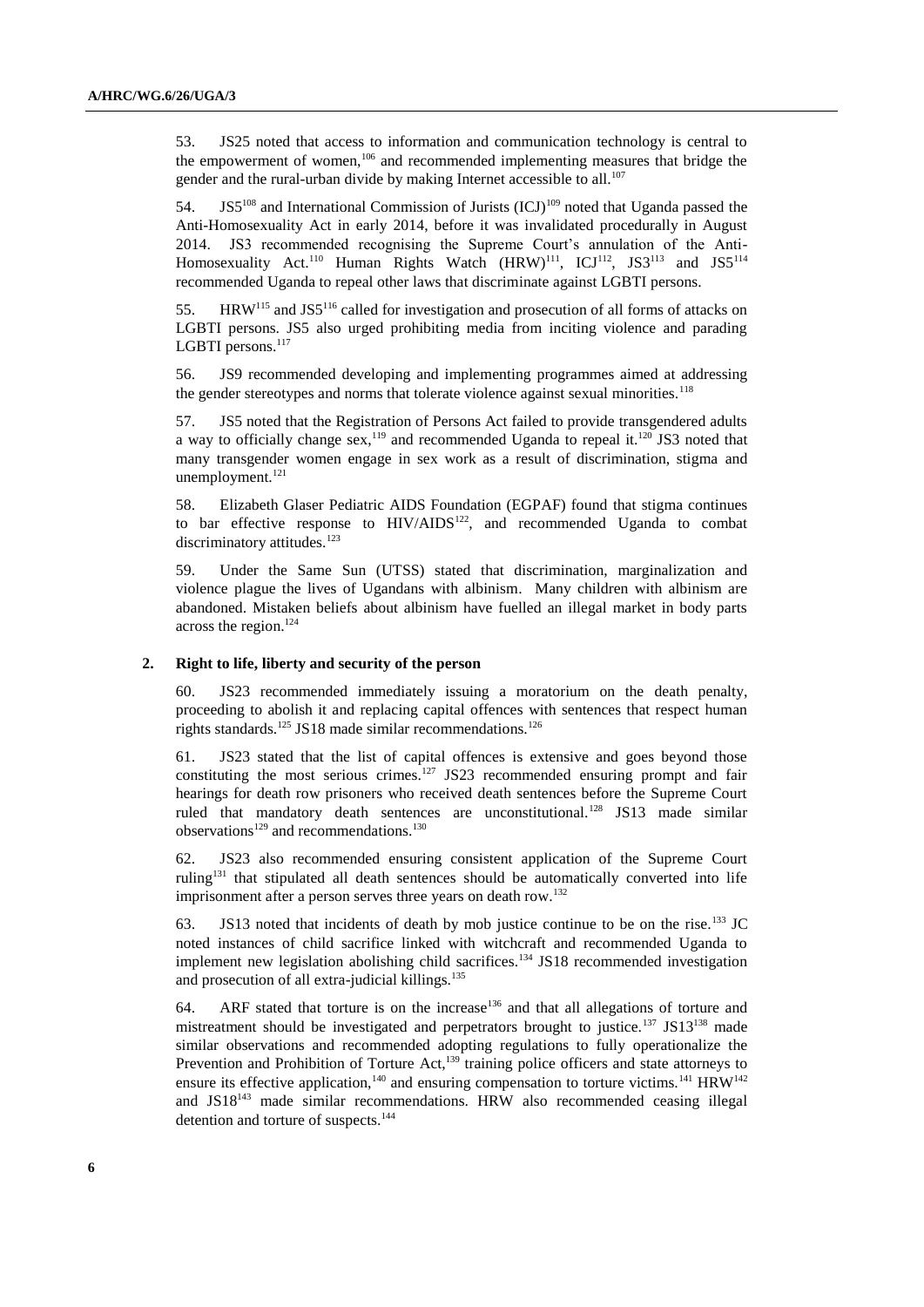65. JS19 recommended that all relevant laws relating to violence against women, including all vulnerable populations of women, and gender equality in the private and public sphere are passed expeditiously and enforced.<sup>145</sup> JS11 noted incidents of raping albino women to cure  $HIV.<sup>146</sup>$ 

66. JS16 indicated that female genital mutilation (FGM) has persisted in some areas in north-eastern Uganda,<sup>147</sup> and recommended increasing community education and awareness.<sup>148</sup> JS7 urged the Government to ensure prevention of FGM by establishing a body under the Ministry of Gender by 2018, in charge of coordinating the implementation of the FGM Act  $2010.<sup>149</sup>$ 

67. UCRNN stated that about 2.4 million children are engaged in exploitative child labour, out of which 1.7 million are below 14 years of age.<sup>150</sup>

68. JS29 noted that a national action plan, programmes and activities to reduce child labour has been slow in addressing its root causes. According to JS29, as many as 40% of children aged  $5-15$  are part of the working population.<sup>151</sup>

69. UCRNN recommended establishing a viable national victim assistance program for the benefit of the victims of human trafficking.<sup>152</sup> PLA recommended that the Government strengthen the monitoring and regulation of work recruitment agencies to combat trafficking in persons.<sup>153</sup>

70. FIAN International urged Uganda to refrain from illegal evictions. 154

71. JS11 urged Uganda to intensify prevention and elimination of child marriages through child protection law.<sup>155</sup>

# **3. Administration of justice, including impunity, and the rule of law**

72. JS23 noted that prisons have been prone to overcrowding, poor sanitation, mistreatment, malnutrition, inadequate medical care and disease,<sup>156</sup> and recommended adopting measures to address these problems.<sup>157</sup> JS13 made similar observations<sup>158</sup> and recommendations.<sup>159</sup>

73. JS13 noted that juveniles continue to be detained with adults, and that there is only one rehabilitation centre for juveniles. Conditions in detention facilities are inadequate for the rehabilitation of juvenile offenders.<sup>160</sup> JS13 recommended adopting policies and standards to promote child correction and rehabilitation.<sup>161</sup> JS18<sup>162</sup> and UCRNN<sup>163</sup> recommended building more juvenile remand homes and adopting a rehabilitation oriented approach. UCRNN recommended taking appropriate interventions to address the plight of children who are in prison with their mothers.<sup>164</sup>

74. JS22 noted that those responsible for human rights violations during the 2011 postelection period were never prosecuted, and impunity for those violations prevails.<sup>165</sup> ARF recommended disbanding state security agencies that have not been created pursuant an act of the Parliament.<sup>166</sup> JS24 recommended reforming Uganda's intelligence agencies to ensure they are subject to independent oversight mechanisms and guarantee transparency of their mandate and operations.<sup>167</sup>

75. JS13<sup>168</sup> recommended ensuring that perpetrators of human rights violations, including extra-judicial killings<sup>169</sup> and deaths resulting from repression of protests by police and security officers,<sup>170</sup> are held accountable and that victims are provided with adequate redress. Similar recommendations were made by Article 19 on alleged cases<sup>171</sup> of attacks on journalists.<sup>172</sup>

76. HRW<sup>173</sup> and JS5<sup>174</sup> urged Uganda to prohibit the police force from abusing LGBTI persons. JS3 made similar recommendations, and further recommended strengthening judicial capacity to guarantee every person, and particularly LGBTI people, access to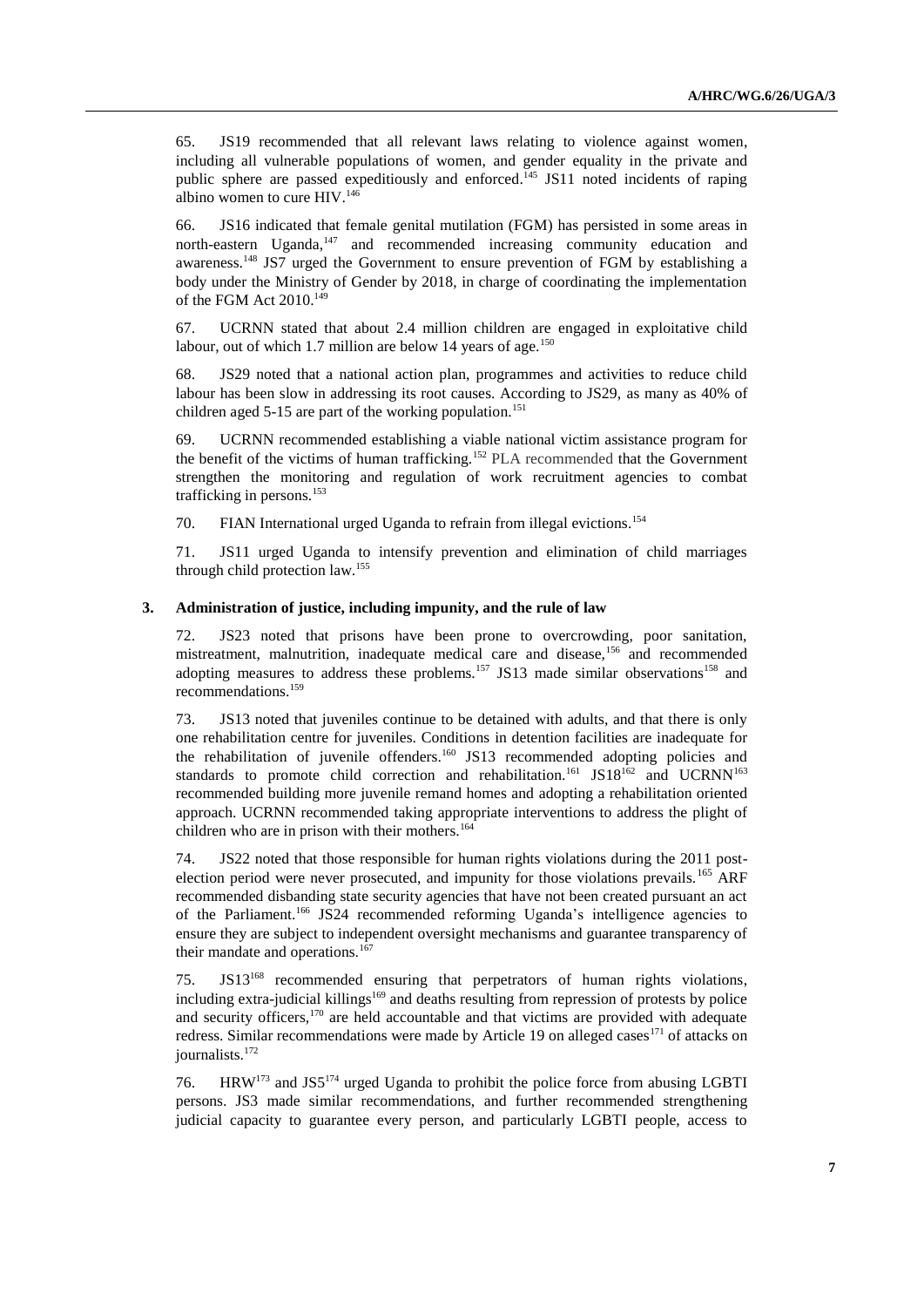justice.<sup>175</sup> JS23<sup>176</sup> and ARF<sup>177</sup> recommended establishing state-funded legal aid to increase access to justice.

77. JS4 noted that Uganda criminalizes and stigmatises sex work, leading to grave human rights violations against sex workers,<sup>178</sup> such as the police's violence that amounts to torture.<sup>179</sup> Thus, JS4 urged investigating police practices and violence against sex workers, instituting training on the legal and human rights of sex workers, and implementing mechanisms to redress violations.<sup>180</sup>

78. HRW<sup>181</sup> reported incidents where police threaten, beat and extort children who live on the street and urged investigations into all allegations of violence against street children.

79. JS15 recommended Uganda to combat impunity by ensuring prompt, thorough and impartial investigations.<sup>182</sup>

### **4. Right to privacy, marriage and family life**

80. JS11 urged Uganda to revise the birth registration procedure to ensure universal registration, especially for children born out of wedlock or outside the country, and to increase awareness on the importance of birth registration.<sup>183</sup> JS18<sup>184</sup> and JS29<sup>185</sup> made similar recommendations.

81. JS3 recommended implementing education campaigns to encourage families, public agents and the community in general to reflect on the general prejudices in LGBTI issues<sup>186</sup>

### **5. Freedom of religion or belief, expression, association and peaceful assembly, and right to participate in public and political life**

82. Alliance Defending Freedom (ADF) International,<sup>187</sup> Jubilee Campaign  $(JC)^{188}$  and European Centre for Law and Justice (ECLJ)<sup>189</sup> highlighted reports that Christians, especially converts from Islam, have been attacked and even killed. They urged Uganda to protect Christians from violence through enforcement of religious freedom laws, police protection, prosecution of perpetrators.

83. Article 19 reported that harassment, intimidation and violence directed against journalists have increased over the last three years,<sup>190</sup> and that police are responsible for most of these violations.<sup>191</sup> JS13<sup>192</sup> and JS14<sup>193</sup> made similar observations. JS20 urged Uganda to prosecute violations against journalists and to train law enforcement officers on freedom of expression.<sup>194</sup> Article 19,<sup>195</sup> HRW<sup>196</sup>, JS13,<sup>197</sup> JS14<sup>198</sup>, JS1<sup>199</sup>, JS22<sup>200</sup> and JS18<sup>201</sup> made similar recommendations.

84. JS14 reported that peaceful demonstrations have been violently suppressed by authorities, and protesters have been routinely arrested.<sup>202</sup> JS1 stated that freedoms of association and assembly have come under attack during the reporting period.<sup>203</sup> JS22 stated that despite media pluralism in the country, opposition groups, civil society organisations and government critics are given restrictive and selective access to the media.<sup>204</sup> JS14 recommended adopting the best practices prescribed by the UN Special Rapporteur on Rights to Freedom of Peaceful Assembly and Association, and training security personnel on dealing with public assemblies in line with the UN Basic Principles on the Use of Force and Firearms.<sup>205</sup>

85. JS13 noted that the period leading up to the 2016 elections was marred by violent clashes,<sup>206</sup> harassment of and violence against opposition activists.<sup>207</sup> JS13 recommended passing electoral reforms especially relating to the appointment process of the Electoral Commission,<sup>208</sup> and ensuring impartiality and human rights compliance by the security forces in the election process.209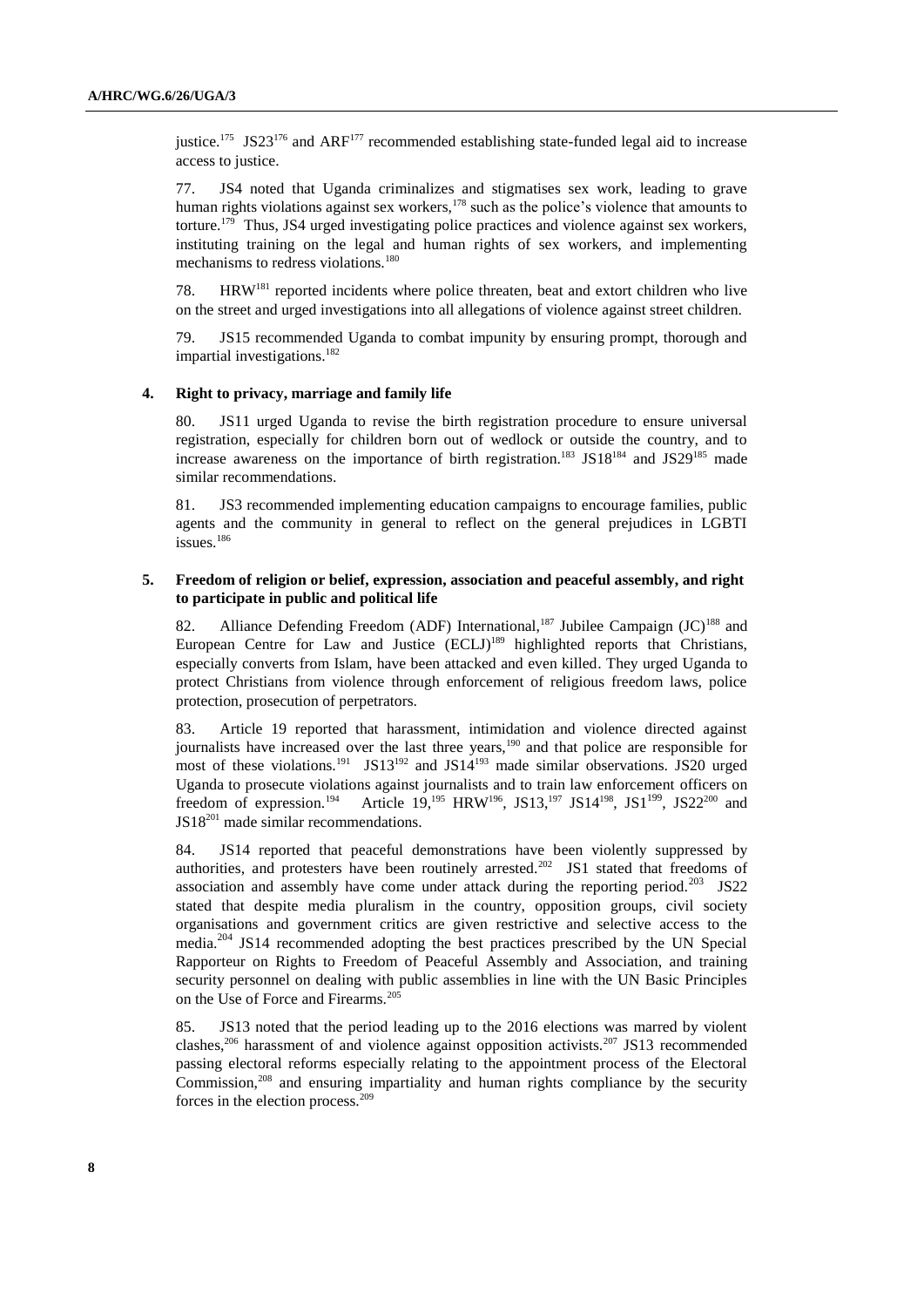86. AN,<sup>210</sup> JS25,<sup>211</sup> JS14<sup>212</sup> and JS13<sup>213</sup> reported government shutdown of social media and telecommunications services connected to the 2016 elections and other protests. AN recommended that the State should refrain from blocking Internet and telecommunications services during elections and public assemblies.<sup>214</sup> JS25<sup>215</sup> and Article 19<sup>216</sup> made similar recommendations.

87. AN recommended acting upon the resolution on democracy in the digital era adopted in the 133rd Assembly of the Inter-Parliamentary Union.<sup>217</sup>

88. JS24 recommended that the Government should ensure that its communication surveillance laws, policies and practices adhere to international human rights law and standards, and that all interception activities are subject to prior judicial authorisation.<sup>218</sup> JS1 recommended revising regulations in communication and stopping targeted surveillance; put in place measures that bridge the rural-urban as well as the gender divide by making Internet accessible to women, children and the rural populace.<sup>219</sup> JS20 made similar recommendations.<sup>220</sup>

89. Article  $19^{221}$  and JS17<sup>222</sup> noted that the categories of information which public bodies can refuse access to are numerous and ambiguous, and JS17 recommended amending the Access to Information Act to provide a clear definition of the scope of information exempted from public  $access.^{223}$ 

90. JS12 recommended Uganda to review its laws to allow persons with disabilities to participate in political life, including through elections.<sup>224</sup>

91. HRNJ recommended a safe and inclusive space for youth to participate in decision making at local, national and international levels.<sup>225</sup>

#### **6. Right to work and to just and favourable conditions of work**

92. PLA stated that 85 percent of working population of Uganda are employed in the informal sector which is characterized with low pay, exploitation, poor working conditions, lack of employment contracts and social protection.<sup>226</sup> Youth unemployment stood at 64 percent of the unemployed population in  $2012$ <sup>227</sup> PLA recommended that the Government commit to the revision of the minimum wage to ensure protection of workers and afford them decent lives.<sup>228</sup> JS18 made a similar recommendation.<sup>229</sup>

93. ICJ reflected that Uganda's criminalization of same-sex sexual conducts violated LGBTI persons' right to work,<sup>230</sup> and urged Uganda to improve LGBTI persons' access to employment, enjoyment of just and favourable conditions of work, and ability to redress inequality in employment.<sup>231</sup>

94. JS12 recommended a comprehensive review of Ugandan labour law, with the aim of improving employment for persons with disabilities.<sup>232</sup>

95. JS18 proposed implementing economic empowerment programmes for women and increasing women's participation in the labour market.<sup>233</sup>

#### **7. Right to social security and to an adequate standard of living**

96. JS29 indicated that 24% of children live in extreme poverty,<sup>234</sup> and that the low budget for child-related issues remains one of the biggest barriers to realising children's rights.<sup>235</sup> JS19 recommended increasing the coverage of social protection for vulnerable women and girls, and child heads of households.<sup>236</sup> JS29 recommended increasing budgetary allocation to child protection services, and ensuring complaint mechanisms accessible to girls and boys, including children with disabilities.<sup>23</sup>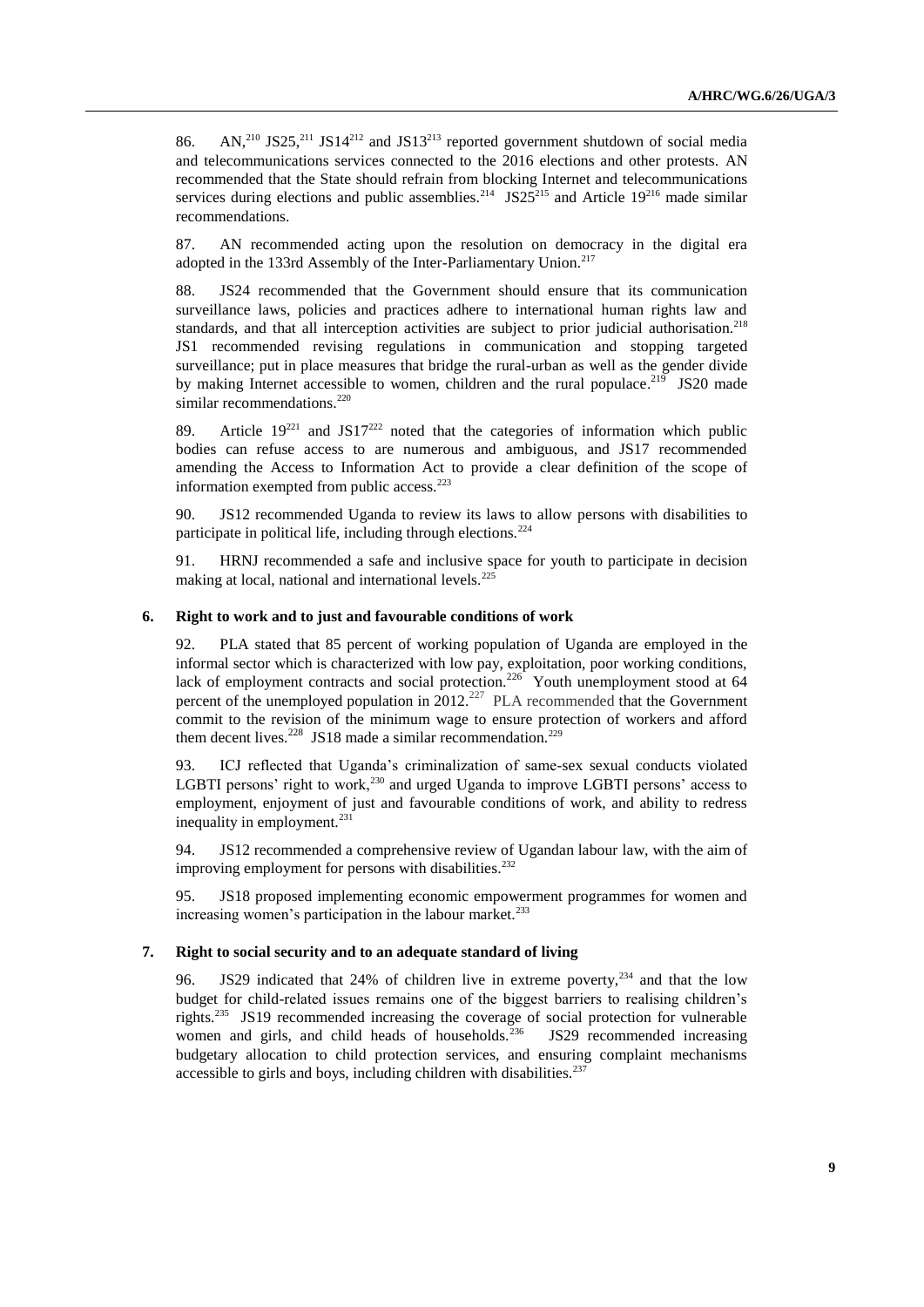97. JS27 noted that majority of teachers and students attend school without a day meal, <sup>238</sup> and urged Uganda to pass the Food and Nutrition Bill of 2008, <sup>239</sup> and to implement compulsory school feeding programs. 240

98. JS $7^{241}$  and JS2 $7^{242}$  noted that Uganda is a member State to the Maputo Declaration on Agriculture and Food Security in Africa and called on the Government to honour its commitments under the Maputo Declaration and thereby gradually increase its national budget for agriculture and rural development to 10 per cent by 2020. JS27 recommended Uganda to invest in climate-smart agriculture through integrated water, forest, land and other natural resources conservation measure.<sup>243</sup>

99. JS6 recommended establishing a land fund, reducing poverty levels, and implementing proper eviction procedures, all to ensure land tenure security.<sup>244</sup> JS7 made similar recommendations.<sup>245</sup>

### **8. Right to health**

100. JS9 urged the Government to progressively allocate 15% funds annually to the health sector to meet the Abuja Declaration.<sup>246</sup> ISER,<sup>247</sup> JS8,<sup>248</sup> JS18,<sup>249</sup> JS32<sup>250</sup> and JS28<sup>251</sup> made similar recommendations.

101. Reproductive Health Uganda (RHU) stated that maternal mortality is the leading cause of death among women of childbearing age in Uganda. During the first UPR, the Government accepted recommendations to continue to work towards reducing the high maternal mortality.<sup>252</sup> ADF International made a similar observation,<sup>253</sup> and recommended improving the health care system infrastructure, and devoting more resources to maternal health.<sup>254</sup> JS28 made similar observations<sup>255</sup> and recommendations,<sup>256</sup> as well as JS29.<sup>257</sup> JS9 agreed, especially in the context of unsafe abortion.<sup>258</sup>

102. JS19 stated that reproductive health is still the single most urgent health issue confronting women of child-bearing age.<sup>259</sup> JS7<sup>260</sup> and JS32<sup>261</sup> called upon the Government to fulfil their commitment to enhance access to reproductive health services by increasing the health budget to reach 15 percent, by 2019, in line with the Abuja Declaration. JS8 recommended Uganda to ensure universal access to family planning services.<sup>262</sup> Deutsche Stiftung Weltbevoelkerung (DSW) recommended advancing the quality of health services. <sup>263</sup>

103. RHU recommended removing legislative barriers that prohibit young people from accessing reproductive health services, especially family planning, and intensify efforts towards making maternal health services more accessible.

JS16 stated that the association of unsafe abortion with high levels of maternal mortality and morbidity is linked to the failure by the State to provide health services.<sup>265</sup> JS 32 noted that the incidence of unsafe abortions is increasing, accounting for over 1500 deaths among girls and women per year.<sup>266</sup> JS8 urged Uganda to enforce safe legal access to abortion,  $267$  including removing legislative barriers that prohibit family planning.  $268$  JS9 made a similar recommendation for decriminalizing abortion.<sup>269</sup> JS16<sup>270</sup> and JS28<sup>271</sup> recommended expanding the circumstances under which safe abortion is legally sought, to include cases of sexual assault, rape and incest. ADF International recommended focussing on measures to reduce recourse to abortion.<sup>272</sup>

105. EGPAF recommended Uganda to repeal or amend the criminalisation of HIV transmission,<sup>273</sup> to implement early treatment and testing for children living with HIV,<sup>274</sup> and to increase girls' attendance of secondary schools.<sup>275</sup> JS8,<sup>276</sup> JS9<sup>277</sup> and JS28<sup>278</sup> also recommended de-criminalising the transmission of HIV.

106. JS $9^{279}$  and HRNJ<sup>280</sup> stated that implementation of national adolescent focused health policies has yet to be realised, resulting in a rise in maternal mortality and higher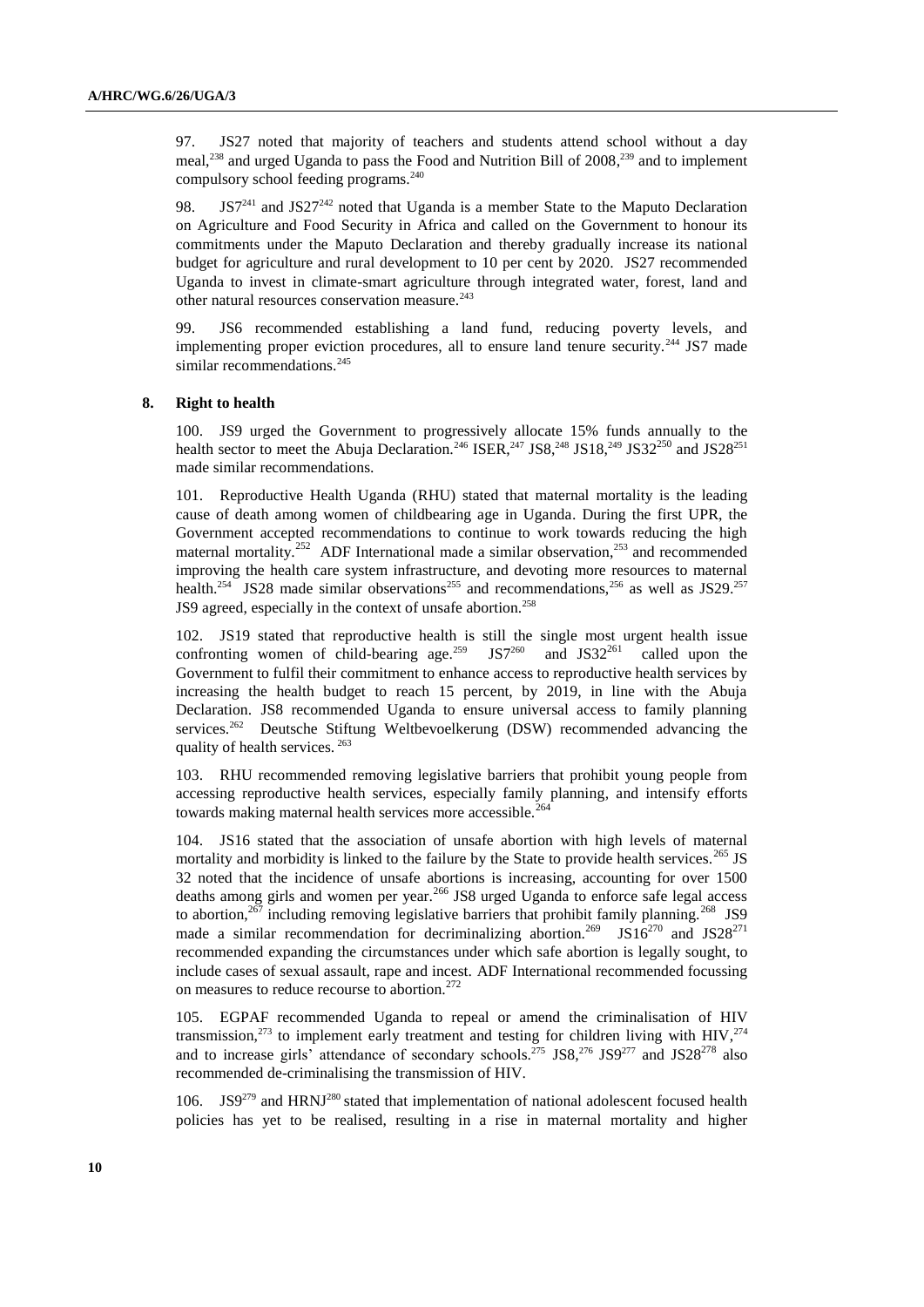HIV/AIDS rates among adolescents. JS28 recommended implementing concrete policies on sexual and reproductive health, and making information and services available to the public.<sup>281</sup> JS8,<sup>282</sup> JS9<sup>283</sup> and HRNJ<sup>284</sup> made similar recommendations focusing on adolescents and youth. EGPAF similarly agreed in order to eliminate mother-to-child HIV transmission. <sup>285</sup>

107. JS9 stated that health laws and policies in Uganda do not recognise the needs of LGBTI persons.<sup>286</sup> JS8,<sup>287</sup> JS9<sup>288</sup> and ICJ<sup>289</sup> recommended reviewing health policies to include sexual minorities. JS3 made similar recommendations, focusing on transgender persons.<sup>290</sup>

# **9. Right to education**

108. JS30<sup>291</sup> and JS29<sup>292</sup> highlighted declining budgetary allocations to the educational sector in real terms, general low quality of public education with some regional disparities, lacking literacy skills among pupils, high rates of teacher absenteeism and high teacherpupil ratios. JS30 recommended progressively increasing financial investment in the public education sector.<sup>293</sup> JS18<sup>294</sup>, JS26<sup>295</sup> and ISER<sup>296</sup> recommended allocating 20% of the national budget to education.

109. JS29 recommended scaling up basic education support to vulnerable groups, investing in training, recruiting and retaining more teachers in disadvantaged areas, building infrastructure, and supporting poor households to address risk factors that render children vulnerable to child labour.<sup>297</sup> JS18<sup>298</sup> and ISER<sup>299</sup> made similar recommendations.

110. JS25 noted that illiteracy is still a widespread problem in Uganda, especially affecting women,<sup>300</sup> and recommended promoting traditional literacy with ICT components in schools and educational centres.<sup>301</sup> JS25 recommended promoting measures to advance women's and girls' participation in the society.<sup>302</sup>

111. JS3 noted that transgender persons have been victims of bullying in school, and several have been dismissed from school because of their sexual orientation and gender identity.<sup>303</sup> JS3 recommended providing training to teachers and school management committees on how to not discriminate against students identifying as transgender.<sup>304</sup>

112. HRNJ recommended Uganda to increase funding for youth vocational training to create skills development and job opportunities,  $305$  especially in agriculture.  $306$  JS18 made similar recommendations.<sup>307</sup>

113. CCFU noted that there is no instructional material or personnel trained in minority groups' languages in schools,<sup>308</sup> and recommended taking affirmative action in this regard. 309

114. JS29 also noted rampant use of corporal punishment in  $schools<sup>310</sup>$  and Global Initiative to End All Corporal Punishment of Children (GIEACPC) recommended Uganda to prohibit all corporal punishment of children in all settings.<sup>311</sup>

115. ISER proposed law and accountability practices that should regulate private education providers.<sup>312</sup> JS18 made similar recommendations.<sup>313</sup>

#### **10. Cultural rights**

116. CCFU recommended that the Government domesticate and operationalize the 2005 UNESCO Convention on the Protection and Promotion of the Diversity of Cultural Expressions.<sup>314</sup>

117. CCFU recommended implementing the Human Rights National Action Plan to support the mainstreaming of cultural rights promotion. 315 CCFU recommended supporting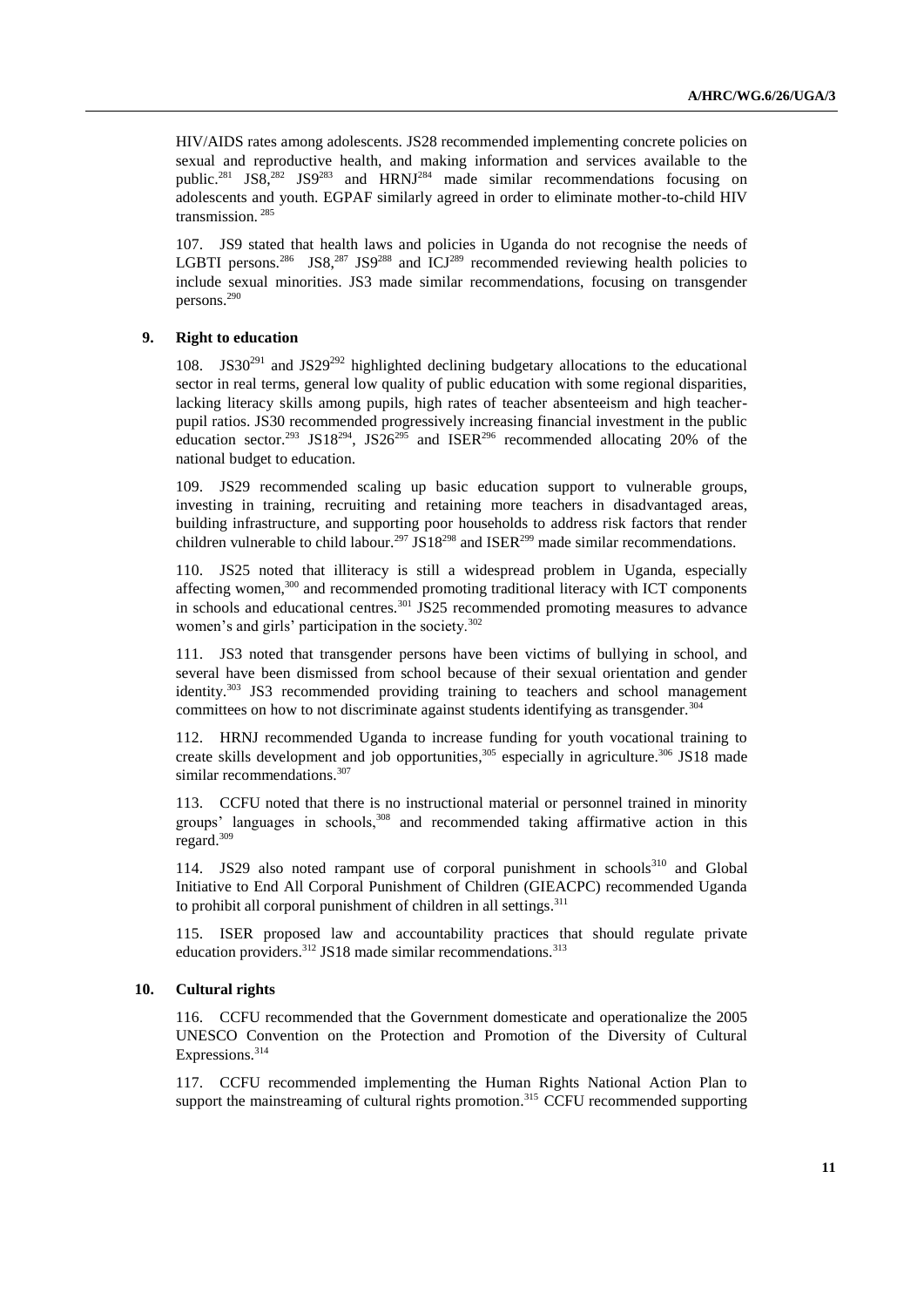the Uganda National Culture Centre in establishing necessary infrastructure in various parts of Uganda.<sup>316</sup>

## **11. Persons with disabilities**

118. JS10 urged Uganda to promote affirmative action for children with disabilities, to recruit special needs teachers and physiotherapists, and to improve the lives of persons with mental disabilities.<sup>317</sup>

119. JS12 noted that hardly any measures are put in place to prioritize fund allocations to persons with disabilities, and recommended increasing allocations to address disabilities issues. 318

120. JS9 recommended Uganda to ensure access to health information to people with disabilities.<sup>319</sup> JS18 made similar recommendations.<sup>320</sup>

121. JS12 recommended Uganda to enact legislation that ensure persons with disabilities access to information and recognize Ugandan Sign Language.<sup>321</sup> Also, JS12 recommended Uganda to guarantee PWDs access to public facilities, and provide legal support.<sup>322</sup>

122. UTSS applauded Uganda for accepting a recommendation in the previous UPR on Albinos' rights<sup>323</sup> and recommended that the Government make an amendment to the Persons with Disabilities Act 2006 to include persons with albinism; $^{324}$  publish data about attacks and other incidents involving Ugandans with albinism;<sup>325</sup> consider the suggestion of the UN Independent Expert on albinism and create a task force on albinism; $326$  and a special parliamentary representative for people with albinism.<sup>327</sup>

### **12. Minorities and indigenous peoples**

123. CCFU reported that negative attitudes and marginalisation continue to affect indigenous minorities and their right to express their culture. <sup>328</sup> CCFU recommended promoting cultural rights and resources of indigenous minorities at the national level, and providing spaces at regional and national events.<sup>329</sup>

124. CC suggested Uganda to recognize the Batwa people as customary owners of the Bwindi Impenetrable National Park, to compensate them for their eviction in 1992,<sup>330</sup> and to implement the process of free, prior and informed consent before any more land development projects affect the Batwa or Karamojong peoples.<sup>331</sup> ISER made similar recommendations.<sup>332</sup>

125. JS33 urged Uganda to address landlessness, marginalization and discrimination facing indigenous peoples,  $333$  to pay compensation  $334$  and to adopt policies, such as the National Land Policy 2013.<sup>335</sup>

126. CC suggested to ensure that Batwa people have access to education<sup>336</sup> and healthcare.<sup>337</sup> JS18 recommended adopting affirmative action programs to accelerate equal opportunities for Batwa people.<sup>338</sup>

#### **13. Migrants, refugees and asylum seekers**

127. HRW urged for Uganda to halt any forcible returns of refugees or asylum seekers to any country, and to ensure that refugees and asylum seekers can access fair procedures to determine their refugee status.<sup>339</sup> JS10 recommended Uganda to speed up asylum status determination process and to monitor access to basic services.<sup>340</sup>

128. JS8 reported that provision of health services in refugee camps has been inadequate<sup>341</sup> and recommended prioritising reproductive health services for refugees.<sup>342</sup> JS10 recommended ensuring that all refugees attain access to health.<sup>343</sup>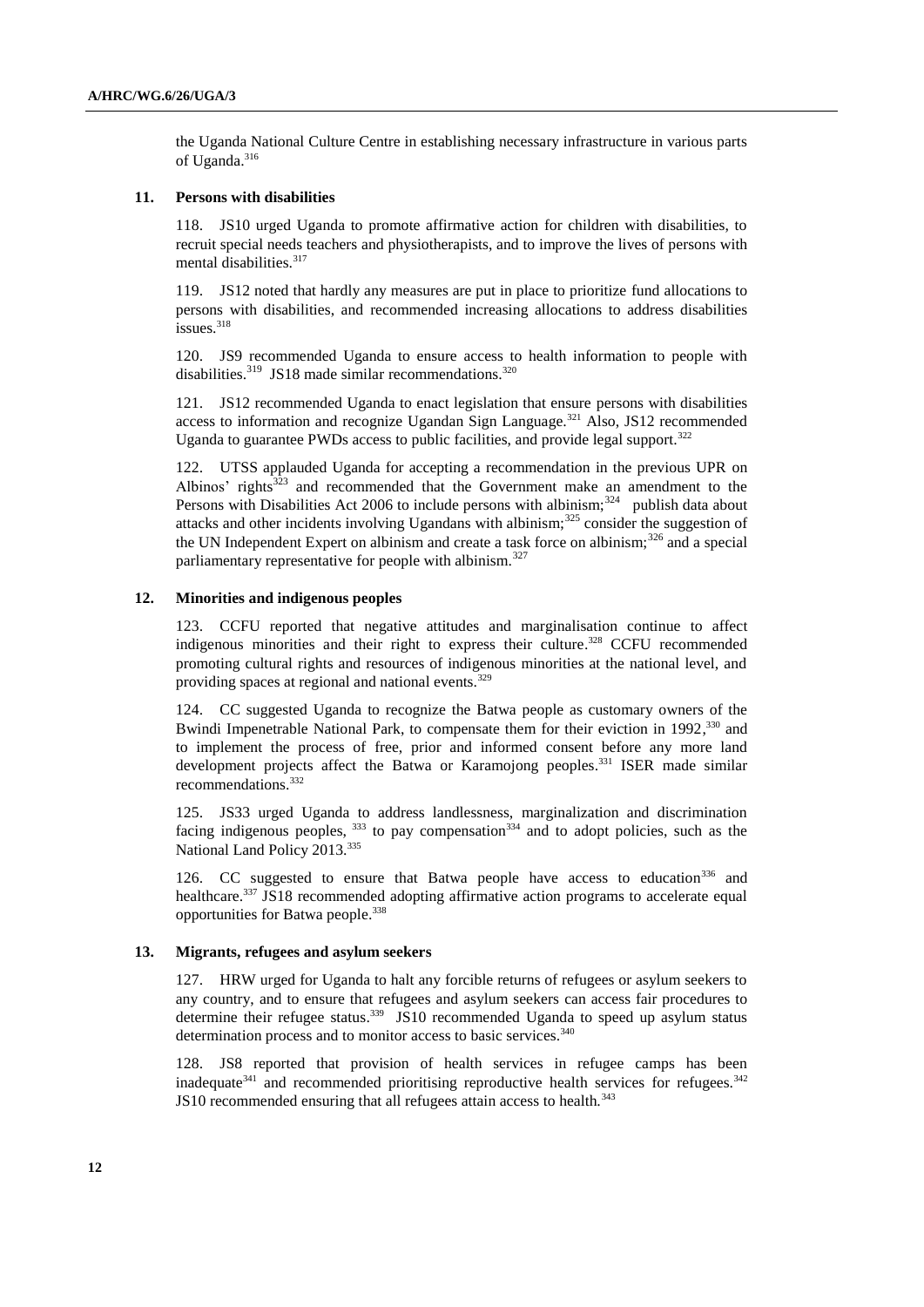129. JS18 suggested Uganda to consider providing programs that guarantee higher education to refugee students.<sup>344</sup> JS10 urged Uganda to guarantee refugee children access to education, especially higher education and vocation learning.<sup>345</sup>

130. JS10 recommended protecting refugee children from scam adoptions,  $346$  establishing separate holding centres and family courts, $347$  and placing special protection for unaccompanied minors.<sup>348</sup>

# **14. Internally displaced persons**

131. JS21 noted that thousands of young women were abducted by the Lord's Resistance Army and were sexually abused:<sup>349</sup> they and their children now face stigma and reintegration problems.<sup>350</sup> JS18<sup>351</sup> and JS21<sup>352</sup> urged Uganda to implement a comprehensive and gender sensitive reparations program.<sup>353</sup>

132. JS21 also urged Uganda to take measures to eliminate discrimination against formerly abducted girls and their children born of conflict-related sexual violence, 354 including strengthening social protection, <sup>355</sup> investigating all cases of discrimination and offering appropriate remedies.<sup>356</sup> JS18 made similar recommendations.<sup>357</sup>

# **15. Right to development and environmental issues**

133. JS25 argued that the relatively high levels of corruption in Uganda have been a barrier to development and good governance practices.<sup>358</sup>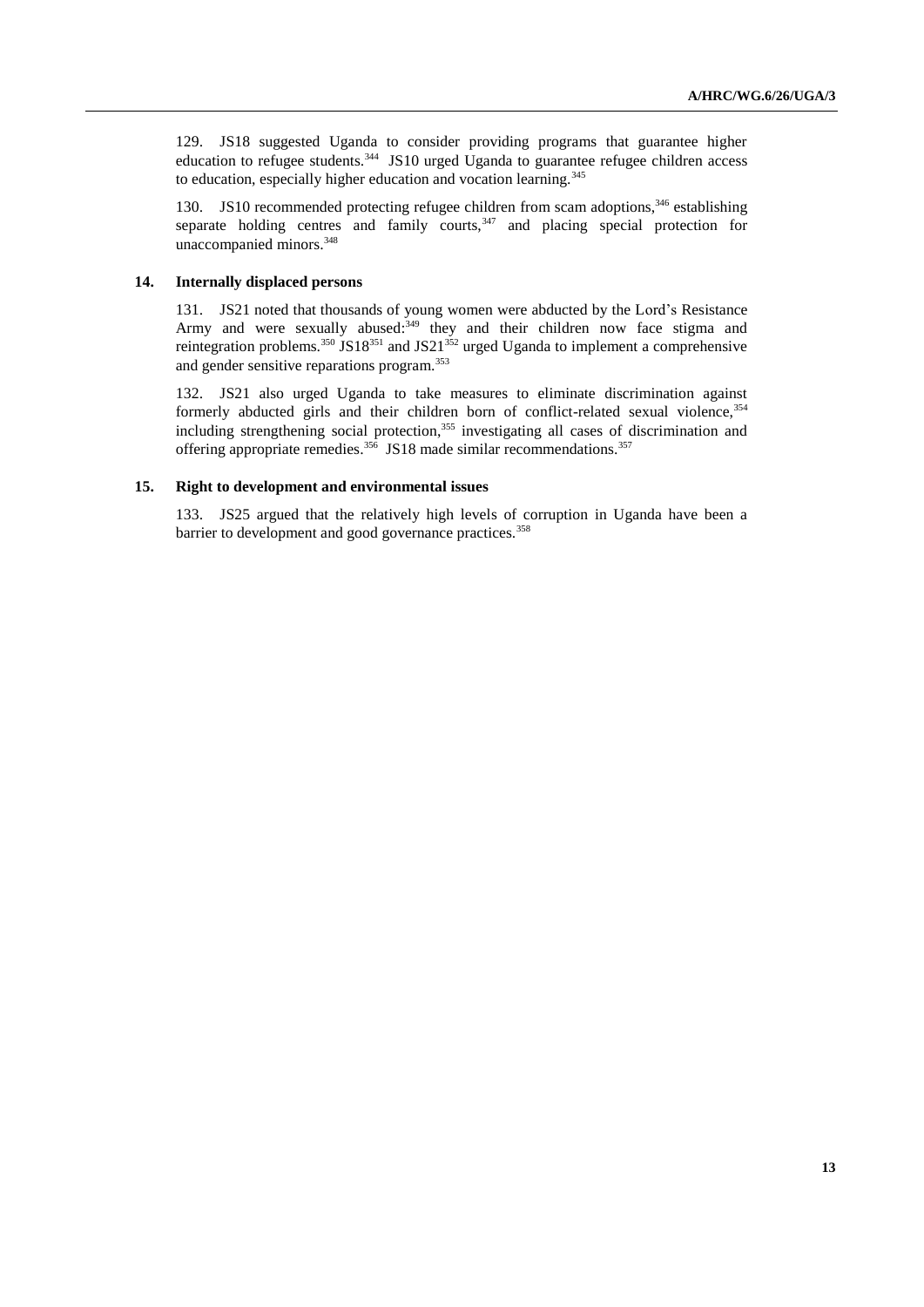| $1$ The stakeholders listed below have contributed information for this summary; the full texts of all |
|--------------------------------------------------------------------------------------------------------|
| original submissions are available at: www.ohchr.org.                                                  |

Civil society Individual submissions:

|                    | AN                       | Access Now, New York (United States of America);                  |
|--------------------|--------------------------|-------------------------------------------------------------------|
|                    | <b>ADF</b> International | Alliance Defending Freedom International, Geneva (Switzerland);   |
|                    | ARF                      | Ashah Razyn Foundation, Kampala (Uganda);                         |
|                    | Article 19               | Article 19, London (United Kingdom);                              |
|                    | <b>CCFU</b>              | The Cross-Cultural Foundation of Uganda, Kampala (Uganda);        |
|                    | CS                       | Cultural Survival, Cambridge MA, (United States of America);      |
|                    | <b>DSW</b>               | Deutsche Stiftung Weltbevoelkerung, Kampala (Uganda);             |
|                    | ECLJ                     | European Centre for Law and Justice, Strasbourg (France);         |
|                    | <b>EGPAF</b>             | Elisabeth Glazer Paediatric AIDS Foundation, Geneva               |
|                    |                          | (Switzerland);                                                    |
|                    | <b>FIAN</b>              | Fian International, Geneva (Switzerland);                         |
|                    | <b>GIEACPC</b>           | Global Initiative to End All Corporal Punishment of Children,     |
|                    |                          | London (United Kingdom of Great Britain and Northern Ireland);    |
|                    | <b>HRNJ</b>              | HRNJ- MEDIA CLUSTER, Kampala (Uganda);                            |
|                    | <b>HRW</b>               | Human Rights Watch; Geneva (Switzerland);                         |
|                    | ICJ                      | International Commission of Jurists, Geneva (Switzerland);        |
|                    | <b>ISER</b>              | Initiative for Social Economic Rights, Kampala (Uganda);          |
|                    | $\rm JC$                 | Jubilee Campaign, Fairfax VA, (United States of America);         |
|                    | PLA                      | Platform for Labour Action, Kampala (Uganda);                     |
|                    | RHU                      | Reproductive health Uganda, Kampala (Uganda);                     |
|                    | <b>UCRNN</b>             | Uganda Child Rights NGO Network, Kampala (Uganda);                |
|                    | <b>UTSS</b>              | Under the Same Sun, Surrey (Canada);                              |
| Joint submissions: |                          |                                                                   |
|                    | JS1                      | Joint submission 1 submitted by: ; Article 19, Panos Eastern      |
|                    |                          | Africa (PANOS); Center for Media Research and Engagement          |
|                    |                          | (C4MRE); Women of Uganda Network (WOUGNET); Uganda                |
|                    |                          |                                                                   |
|                    |                          | Parliamentary Press Association (UPPA), Digital Empowerment       |
|                    |                          | Initiative for Eastern Africa; UNWANTED WITNESS                   |
|                    |                          | UGANDA; Water and Environment Media Network Uganda                |
|                    |                          | (WEMNET-U), and Uganda Media Women Association                    |
|                    |                          | (UMWA);                                                           |
|                    | JS <sub>2</sub>          | Joint submission 2 submitted by: Foundation People for Peace and  |
|                    |                          | Defense of Human Rights (Foundation PPDR), Hope for Refugees      |
|                    |                          | in Actions (HRA), United Association for Peace and Development    |
|                    |                          | (UAPD), Young African Refugees for Integral Development           |
|                    |                          | (YARID), Darfurian Refugee Community plus Nuba Mountain           |
|                    |                          | and Blue Nile, Congolese Refugee Community in Uganda (CRC),       |
|                    |                          | Rwandan Refugee Community in Uganda, Refugee Development          |
|                    |                          | Vision (RDV), and South Sudan Refugee Community in Uganda;        |
|                    | JS3                      | Joint submission 3 submitted by: Transgender Equality Uganda      |
|                    |                          | (TEU) and the Sexual Rights Initiative (SRI);                     |
|                    | JS4                      | Joint submission 4 submitted by: WONETHA, Crested Crane           |
|                    |                          | Lighters, Walter Leitner International Human Rights Clinic, New   |
|                    |                          | York (United States of America);                                  |
|                    | JS5                      | Joint submission 5 submitted by: Human Rights Awareness and       |
|                    |                          | Promotion Forum (HRAPF); Sexual Minorities Uganda (SMUG);         |
|                    |                          | East and Horn of Africa Human Rights Defenders Project            |
|                    |                          | (EHAHRDP); Ice Breakers Uganda; Trans Gender Equality             |
|                    |                          | Uganda (TEU); National LGBTI Security Committee; Defenders        |
|                    |                          | Protection Initiative (DPI); Spectrum Initiatives Uganda; Refugee |
|                    |                          |                                                                   |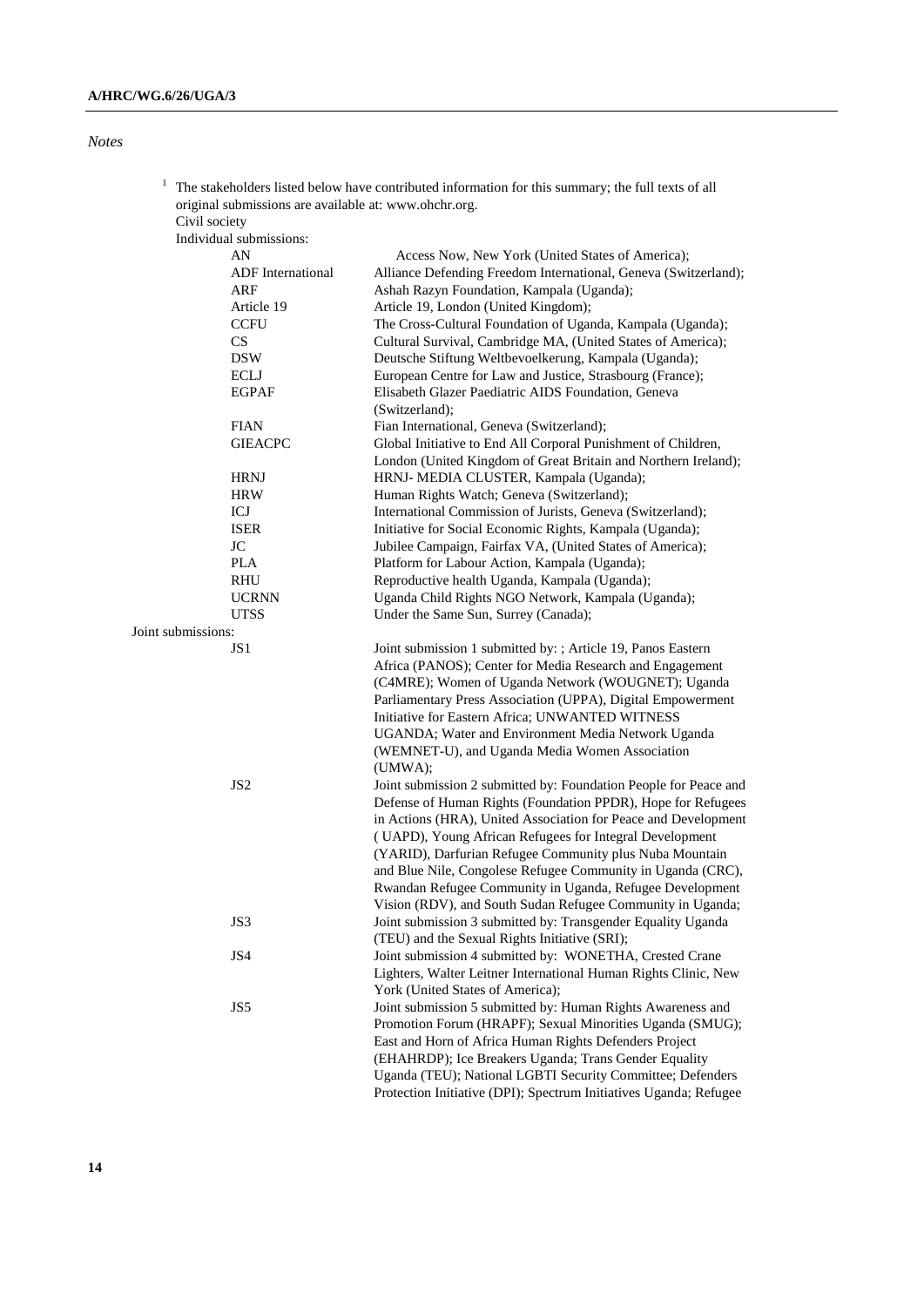| JS6 | Law Project (RLP); The Consortium on Monitoring Violations<br>Based on Sex Determination, Gender Identity and Sexual<br>Orientation; Kampala (Uganda);<br>Joint submission 6 submitted by: Centre for Economic Social<br>Cultural Rights in Africa (CESCRA) 3. Habitat for Humanity<br>Uganda 4. Foundation for Rural Housing 5. Uganda Co-operative<br>Alliance (UCA) 6. Uganda Housing Co-operative Union                                                                                                                                      |
|-----|--------------------------------------------------------------------------------------------------------------------------------------------------------------------------------------------------------------------------------------------------------------------------------------------------------------------------------------------------------------------------------------------------------------------------------------------------------------------------------------------------------------------------------------------------|
| JS7 | (UHOCU) 7. Wellspring - Uganda 8. ACTogether Uganda 9.<br>Uganda Road Sector Support Initiative 10. Polysack Housing<br>Cooperative 11. Centre for Creativity and Capacity Development<br>12. Uganda Environmental Education Foundation;<br>Joint submission 7 submitted by : Uganda Cooperative Alliance<br>(UCA), Uganda Housing Cooperative Union (UHOCU), Uganda<br>National Farmers Federation (UNFFE), Uganda Central Co-<br>operative Financial Services LTD (UCCFS), Action For<br>Development (ACFODE), National Association of Women   |
| JS8 | Organisation in Uganda (NAWOU), Shelter and Settlements<br>Alternatives: Ugandan Human Settlements Network<br>(SSA:UHSNET), Uganda Crane Creameries Cooperative Union<br>(UCCCU), West Acholi Cooperative Union (WACU), Okoro<br>Coffee Growers' Cooperative Union Ltd (OCGCU), Teso Tropical<br>Fruit Cooperative Union Ltd (TEFCU) and We Effect;<br>Joint submission 8 submitted by: Action Group for Health, Human<br>rights and HIV/AIDS (AGHA); Asha Rayzan Foundation (ARF);<br>Center for Health, Human rights and Development (CEHURD); |
|     | Coalition for Health Promotion and Social Development (HEPS-<br>U); Family life Education program, Busoga Diocese; Heart sounds<br>Uganda; Reproductive Health Uganda (RHU); Human Rights<br>awareness and promotion forum (HRAPF); Human rights network<br>Uganda (HURINET); Initiative for Social and Economic rights<br>(ISER); Inspire Health Uganda; International Community of<br>Women living with HIV/AIDS eastern Africa (ICWEA); National<br>Union of disabled persons of Uganda (NUDIPU); Pan African                                 |
|     | Network of People With Psycho Social Disabilities; TRIUMPH<br>UGANDA -Mental health support and recovery program; Uganda<br>Islamic Aids Network (UIANET); Uganda National Health<br>Consumer's Organization (UNHCO); Uganda National Network<br>of Aids Service Organizations (UNASO); Uganda Network on<br>Law, Ethics and HIV/AIDS (UGANET); Uganda Youth and<br>Adolescents Health Forum (UYAHF); Uganda Youth Alliance for<br>Family Planning and Adolescent Health (UYAFPAH); White                                                        |
| JS9 | Ribbon Alliance for Safe Motherhood Uganda (WRA-U); Youth<br>plus policy Network;<br>Joint submission 9 submitted by: Action Group for Health, Human<br>rights and HIV/AIDS (AGHA); Anti-corruption Coalition Uganda<br>(ACCU); Asha Rayzan Foundation (ARF); Bridge Builders<br>Uganda: Center for Health, Human rights and Development<br>(CEHURD); Coalition for Health Promotion and Social                                                                                                                                                  |
|     | Development (HEPS- U): Family life Education program, Busoga<br>Diocese (FLEP); Heart sounds Uganda; Human Rights awareness<br>and promotion forum (HRAPF); Human rights network Uganda<br>(HURINET); Initiative for Social and Economic rights (ISER);<br>Inspire Health Uganda; International Community of Women<br>living with HIV/AIDS eastern Africa (ICWEA); National Union<br>of disabled persons of Uganda (NUDIPU); National community of<br>women living with HIV/AIDS (NACWOLA); OLYAKI Nutrition                                     |

**15**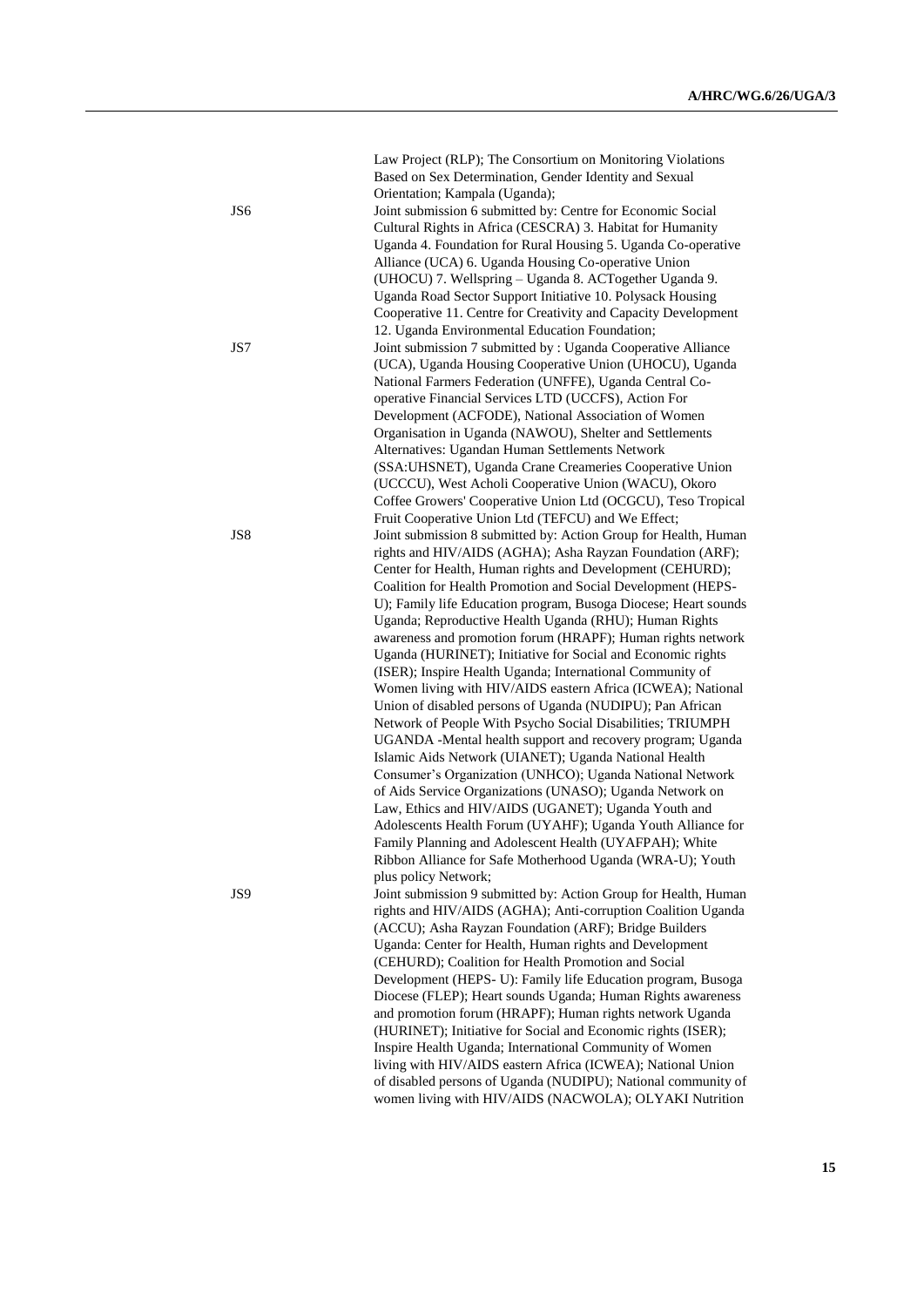|             | Health and Life style support Uganda; Reproductive Health<br>Uganda (RHU); Save for Health Uganda; Transform Uganda;<br>Uganda Islamic Aids Network (UIANET); Uganda National<br>Health Consumer's Organization (UNHCO); Uganda National<br>Network of Aids Service Organizations (UNASO); Uganda<br>Network on Law, Ethics and HIV/AIDS (UGANET); Uganda<br>Youth and Adolescents Health Forum (UYAHF); Uganda Youth<br>Alliance for Family Planning and Adolescent Health<br>(UYAFPAH); United Citizens Child Support Organization -<br>Uganda (UCCSOU; Vijana Na Children Foundation Uganda; |
|-------------|-------------------------------------------------------------------------------------------------------------------------------------------------------------------------------------------------------------------------------------------------------------------------------------------------------------------------------------------------------------------------------------------------------------------------------------------------------------------------------------------------------------------------------------------------------------------------------------------------|
|             | White Ribbon Alliance for Safe Motherhood Uganda (WRA-U);<br>Youth plus policy Network;                                                                                                                                                                                                                                                                                                                                                                                                                                                                                                         |
| <b>JS10</b> | Joint submission 10 submitted by: Lutheran World Federation<br>(LWF), Finn Church Aid (FCA), Action Against Hunger (AAH),<br>Agency for Cooperation and Research in Development (ACORD),<br>Medical Teams International (MTI), African Network for the<br>Prevention and Protection Against Child Abuse (ANNPCAN),<br>Irene Gleeson Foundation (IGF), Agri-Business Initiative for<br>Community Development Uganda (AICD Uganda), Bethsaida<br>Community Church (BCC), Children of the World Foundation                                                                                         |
|             | (COWF), Church of Sweden, Isis-Women's International Cross-<br>Cultural Exchange (Isis-WICCE), Foundation People for Peace<br>and Defence of Human Rights (Foundation PPDR), Association of<br>Evangelicals in Africa Commission on Relief and Development<br>(ARDC), Adventist Development and Relief Agency- Uganda                                                                                                                                                                                                                                                                           |
|             | (ADRA-Uganda), United Association for Peace and Development<br>(UAPD), Urban Refugee Rights Program (URRP), Christian<br>Counselling Fellowship (CCF), CARITAS Gulu Diocese, Church<br>of Uganda (COU), Federation of Education NGOs in Uganda                                                                                                                                                                                                                                                                                                                                                  |
|             | (FENU), Plan International in Uganda, Refugee Law Project<br>(RLP), Trans Psychosocial Organization (TPO), Tutapona,<br>Uganda Joint Christian Council (UJCC), Windle Trust Uganda<br>(WTU), World Vision International (WVI), Madi Cultural<br>Development Association (MACUDA), C.O.W Foundation;                                                                                                                                                                                                                                                                                             |
| JS11        | Joint submission 11 submitted by: Franciscans International, The<br>Bright Doves of St. Francis The National Association of<br>Professional Environmentalists (NAPE), Geneva (Switzerland);                                                                                                                                                                                                                                                                                                                                                                                                     |
| <b>JS12</b> | Joint submission 12 submitted by: Human Rights Network-<br>Uganda (HURINET-U) National Union of Disabled Persons of<br>Uganda (NUDIPU) Mental Health Uganda (MHU); National<br>Union of Women with Disabilities of Uganda (NUWODU);<br>Action for Youth with Disabilities of Uganda (AYDU); Uganda<br>National Association of the Deaf (UNAD); Uganda National<br>Action on Physical Disabilities (UNAPD); Action on Disability<br>and Development (ADD); National Association of the Deafblind                                                                                                 |
|             | in Uganda (NADBU); Uganda Media Women's Association<br>(UMWA);                                                                                                                                                                                                                                                                                                                                                                                                                                                                                                                                  |
| JS13        | Joint submission 13 submitted by: Foundation for Human Rights<br>Initiative, Kampala (Uganda) and African Centre for Treatment<br>and Rehabilitation of Torture Victims, Kampala (Uganda), Human<br>Rights and Peace Centre (HURIPEC); Community Affairs<br>Network Uganda (COMMANET Uganda); Human Rights and<br>Democracy Link Africa (RIDE Africa); National Foundation for<br>Democracy and Human Rights in Uganda (NAFODU); Uganda<br>National NGO Forum (UNNGOF); East and Horn of Africa<br>Human Rights Defenders Project (EHAHRDP); Mission After                                      |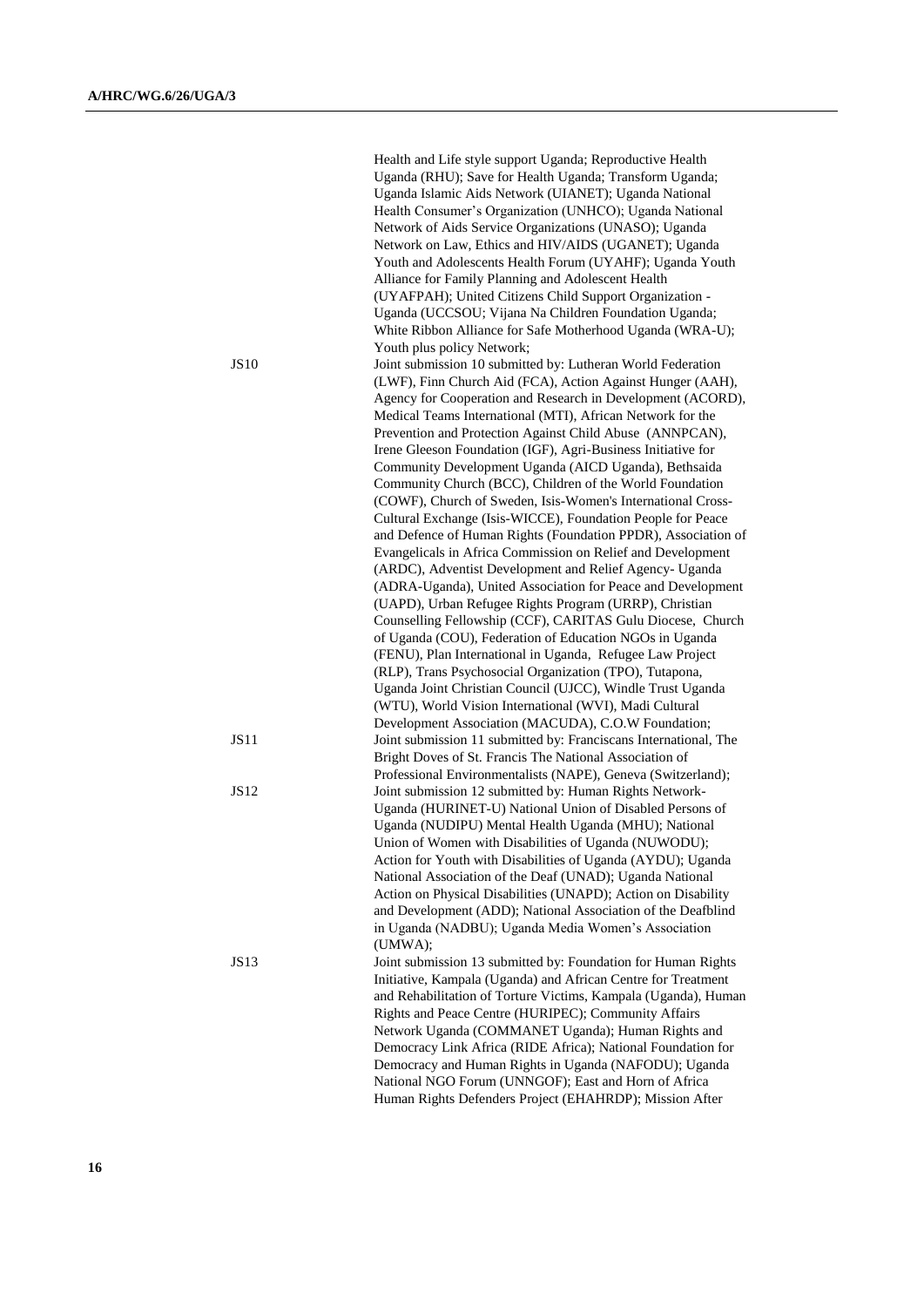|             | Custody (MAC); Centre for Constitutional Governance (CCG);                                                                |
|-------------|---------------------------------------------------------------------------------------------------------------------------|
|             | Northern Uganda Anti-Corruption Coalition (NUACC);                                                                        |
|             | Corruption Brakes Crusade (COBRA) - Lira;                                                                                 |
| <b>JS14</b> | Joint submission 14 submitted by: CIVICUS: World Alliance for                                                             |
|             | Citizen Participation, Johannesburg (South Africa); Foundation                                                            |
|             | for Human Rights Initiative, Kampala (Uganda);                                                                            |
| JS15        | Joint submission 15 submitted by: Human Rights Awareness and                                                              |
| JS16        | Promotion Forum, Uganda Chapter Four, Kampala (Uganda);<br>Joint submission 16 submitted by: Action Canada for Population |
|             | and Development (ACPD) (in consultative status with ECOSOC);                                                              |
|             | Akahatá - Equipo de Trabajo en Sexualidades y Géneros;                                                                    |
|             | Coalition of African Lesbians (CAL); Creating Resources for                                                               |
|             | Empowerment in Action (CREA - India); Federation for Women                                                                |
|             | and Family Planning (Poland) (in consultative status with                                                                 |
|             | ECOSOC); and Egyptian Initiative for Personal Rights (EIPR);                                                              |
| <b>JS17</b> | Joint submission 17 submitted by: Coalition for Freedom of                                                                |
|             | Information in Uganda: Anti-corruption Coalition Uganda                                                                   |
|             | (ACCU); The Uganda Association of Women lawyers (FIDA-                                                                    |
|             | Uganda); Panos Eastern Africa; National Union of Disabled                                                                 |
|             | Persons in Uganda (NUDIPU); Uganda Media Development                                                                      |
|             | Foundation (UMDF); Human Rights Network for Journalists                                                                   |
|             | (HRNJ); Human Rights Network-Uganda (HURINET-U);                                                                          |
| <b>JS18</b> | Joint submission 18 submitted by: Human Rights Network-                                                                   |
|             | Uganda (HURINET-U); Initiative for Social and Economic Rights                                                             |
|             | (ISER); Foundation for Human Rights Initiative (FHRI); Human                                                              |
|             | Rights Centre (HRC); Centre For Conflict Resolution; RICE-WN                                                              |
|             | ARUA; Uganda Law Society (ULS); Uganda Children Center                                                                    |
|             | (UCC); NEMACY-Uganda; Uganda Women's' Network<br>(UWONET); BUGNET; NGO-FORUM; Center for Constitutional                   |
|             | Governance (CCG); Rwenzori Human Rights Forum; HRNJ-                                                                      |
|             | UGANDA; ISIS-WICCE;COU- TEDDO; Uganda Prisoners' Aid                                                                      |
|             | Foundation (UPAF); Rule of Law; COMMANET-LIRA; Uganda                                                                     |
|             | Debt Network (UDN); African Centre for Rehabilitation of                                                                  |
|             | Torture Victims (ACTV); RACOBAO-Lyantonde; HEPS                                                                           |
|             | UGANDA; Moyo District Ngo Forum; Human Rights Centre-                                                                     |
|             | Uganda; NUDIPU; UNASO; WORLD VISION UGANDA; CRIP                                                                          |
|             | IGANGA; TEKWIP; CCFU; SEATINI; REFUGEE LAW                                                                                |
|             | PROJECT; LWF; KALI-KASESE; DEFORA KYENJOJO;                                                                               |
|             | CEHURD KAMPALA; RIDE-AFRICA;CARITAS                                                                                       |
|             | GULU;CSBAG; BAHAI FAITH; CESCRA; COUPSTA;                                                                                 |
|             | Northern Uganda Anti-Corruption Coalition; Platform For                                                                   |
|             | Community Empowerment; Lango Cultural Institution; Transform                                                              |
|             | Uganda; HRAPF; AGHA- UGANDA; MENARLIP- MOROTO;                                                                            |
|             | FOUNDATION PPDR; WORUDET- LAMWO; HURIFO -                                                                                 |
|             | GULU; Concern For The Girl Child; Namutumba District Ngo                                                                  |
|             | Forum; Cobra; National Foundation For Democracy And Human                                                                 |
| JS19        | Rights;<br>Joint submission 19 submitted by: Women Rights Cluster                                                         |
|             | convened by Uganda Women's Network (UWONET); Women                                                                        |
|             | Democracy Network Uganda (WDN-U); Women of Uganda                                                                         |
|             | Network (WOUGNET); Agency for Cooperation and Research                                                                    |
|             | Development (ACORD); Raising Voices; Family Support Uganda                                                                |
|             | (FSU); Parliamentary Forum on Climate Change Uganda.                                                                      |
|             | (PFCC); North Parliamentary Forum (GNPF); Slum Aid Project                                                                |
|             | (SAP); Human Rights Network-Uganda;                                                                                       |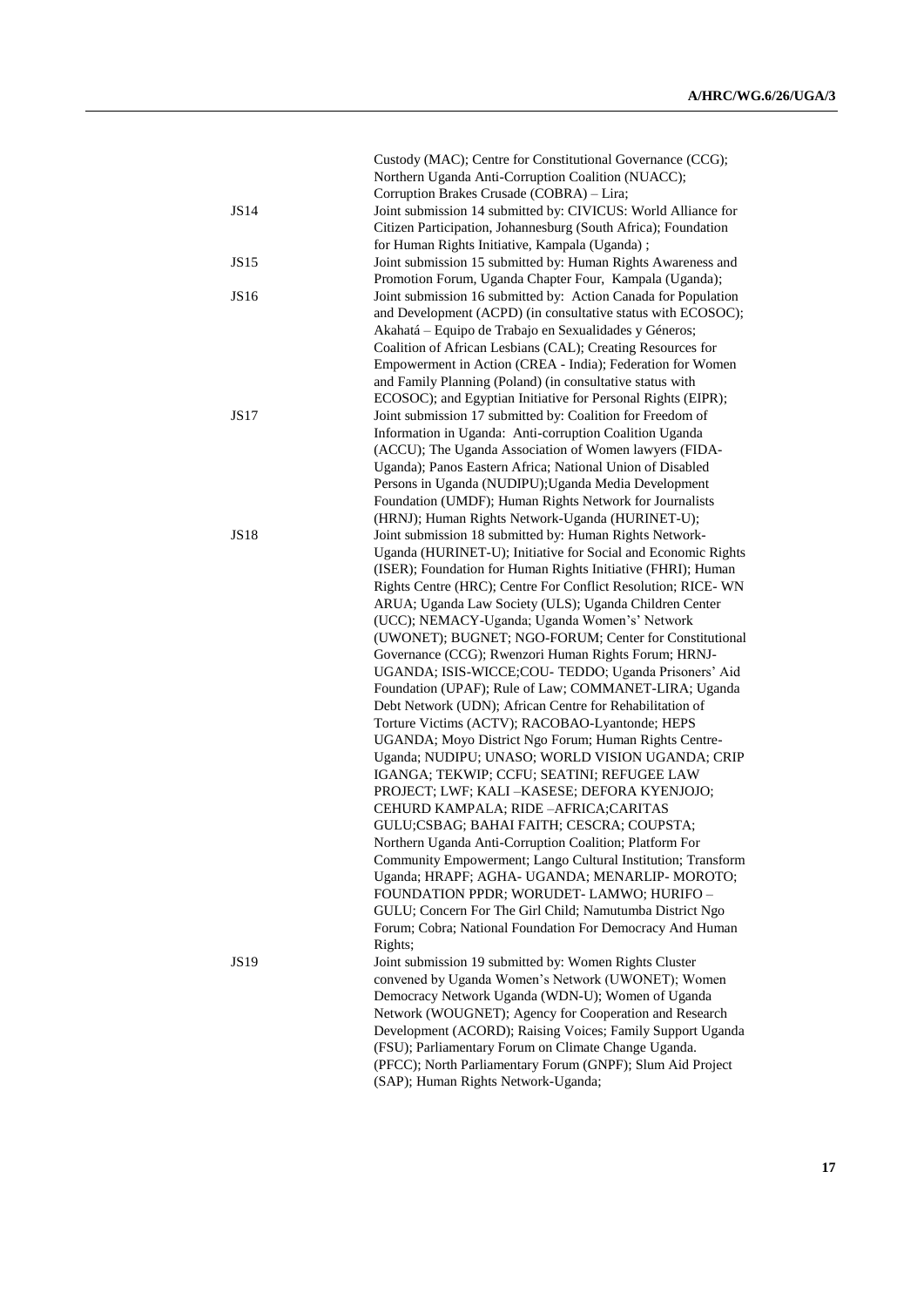| <b>JS20</b>      | Joint submission 20 submitted by: Human Rights Network for<br>Journalists-Uganda; Southern Buganda Journalists Association;  |
|------------------|------------------------------------------------------------------------------------------------------------------------------|
|                  | Rwenzori Media Association; Human Rights Network Uganda;                                                                     |
| <b>JS21</b>      | Joint submission 21 submitted by: International Center for                                                                   |
|                  | Transitional Justice, The Women's Advocacy Network, Watye Ki                                                                 |
|                  | Gen; Kampala (Uganda);                                                                                                       |
| JS22             | Joint submission 22 submitted by: National Coalition of Human<br>Rights Defenders Uganda (NCHRD-U), East and Horn of Africa  |
|                  | Human Rights Defenders Project, Human Rights Centre Uganda                                                                   |
|                  | (HRCU), Uganda Law Society (ULS), Foundation for Human                                                                       |
|                  | Rights Initiative (FHRI), Avocats Sans Frontieres (ASF),                                                                     |
|                  | Defenders Protection Initiative (DPI), Uganda NGO Forum,                                                                     |
|                  | Human Rights Network Uganda (HURINET-U), Human Rights                                                                        |
|                  | Network for Journalists (HRNJ-U);                                                                                            |
| JS <sub>23</sub> | Joint submission 23 submitted by: The Advocates for Human                                                                    |
|                  | Rights; The World Coalition Against the Death Penalty; The                                                                   |
|                  | Foundation for Human Rights Initiative; Parliamentarians for                                                                 |
|                  | Global Action                                                                                                                |
| <b>JS24</b>      | Joint submission 24 submitted by: Unwanted Witness Uganda, the                                                               |
|                  | Collaboration on International ICT Policy for East and Southern                                                              |
|                  | Africa, the East and Horn of Africa Human Rights Defenders                                                                   |
|                  | Project and Privacy International, London (United Kingdom of                                                                 |
|                  | Great Britain and Northern Ireland);                                                                                         |
| <b>JS25</b>      | Joint submission 25 submitted by: Women of Uganda Network,                                                                   |
|                  | Kampala (Uganda); Collaboration on International ICT Policy for                                                              |
|                  | East and Southern Africa, Kampala (Uganda); Association for                                                                  |
| <b>JS26</b>      | Progressive Communications, Melville (South Africa);<br>Joint submission 26 submitted by: 1. Action Aid 2. Action Group      |
|                  | For Health, Human Rights And HIV/AIDS (AGHA) 3. Africa                                                                       |
|                  | Palliative Care Association (APCA) 4. African Network For The                                                                |
|                  | Prevention And Protection Against Child Abuse And Neglect                                                                    |
|                  | Uganda 5. Anti-Corruption Coalition Uganda (ACCU) 6. Bridge                                                                  |
|                  | Builders Uganda 7. Centre For Children's Rights (CCR) 8. Centre                                                              |
|                  | For Economic, Social And Cultural Rights Africa (CESCRA) 9.                                                                  |
|                  | Centre For Health, Human Rights And Development (CEHURD)                                                                     |
|                  | 10. Coalition Of Pastoral Civil Society Organisations                                                                        |
|                  | (COPASCO) 11. Coalition Of Uganda Private Teachers                                                                           |
|                  | Association (COUPSTA) 12. Community Development Resource                                                                     |
|                  | Network (DNR) 13. Cross Cultural Foundation Uganda (CCFU)                                                                    |
|                  | 14. Forum For Education NGOs In Uganda (FENU) 15. Hospice                                                                    |
|                  | Africa Uganda 16. Human Rights And Democracy Link Africa                                                                     |
|                  | (RIDE-AFRICA) 17. Human Rights Network Uganda                                                                                |
|                  | (HURINET-U) 18. Hunger Fighters Uganda 19. Initiative For<br>Better Health (IBH - Uganda) 20. Initiative For Social Economic |
|                  | Rights (ISER) 21. Joy For Children Uganda 22. Kabarole                                                                       |
|                  | Research Resource Centre (KRC) 23. MIFUMI 24. Minority                                                                       |
|                  | Rights Group International 25. Mukono Education Volunteers 26.                                                               |
|                  | Palliative Care Association Uganda (PCAU) 27. Platform For                                                                   |
|                  | Labour Action (PLA) 28. Save For Health 29. Shelter And                                                                      |
|                  | Settlements Alternative Uganda Human Settlements                                                                             |
|                  | (SSA:UHSNET) 30. Southern And Eastern African Trade,                                                                         |
|                  | Information And Negotiations Institute (SEATINI) 31. Uganda                                                                  |
|                  | Association Of Women Lawyers (FIDA Uganda) 32. Uganda                                                                        |
|                  | Change Agent Association (UCAA) 33. Uganda Debt Network                                                                      |
|                  | 34. Uganda Joint Christian Council 35. Uganda Land Alliance                                                                  |
|                  | (ULA) 36. Uganda National Health Consumers' Organisation 37.                                                                 |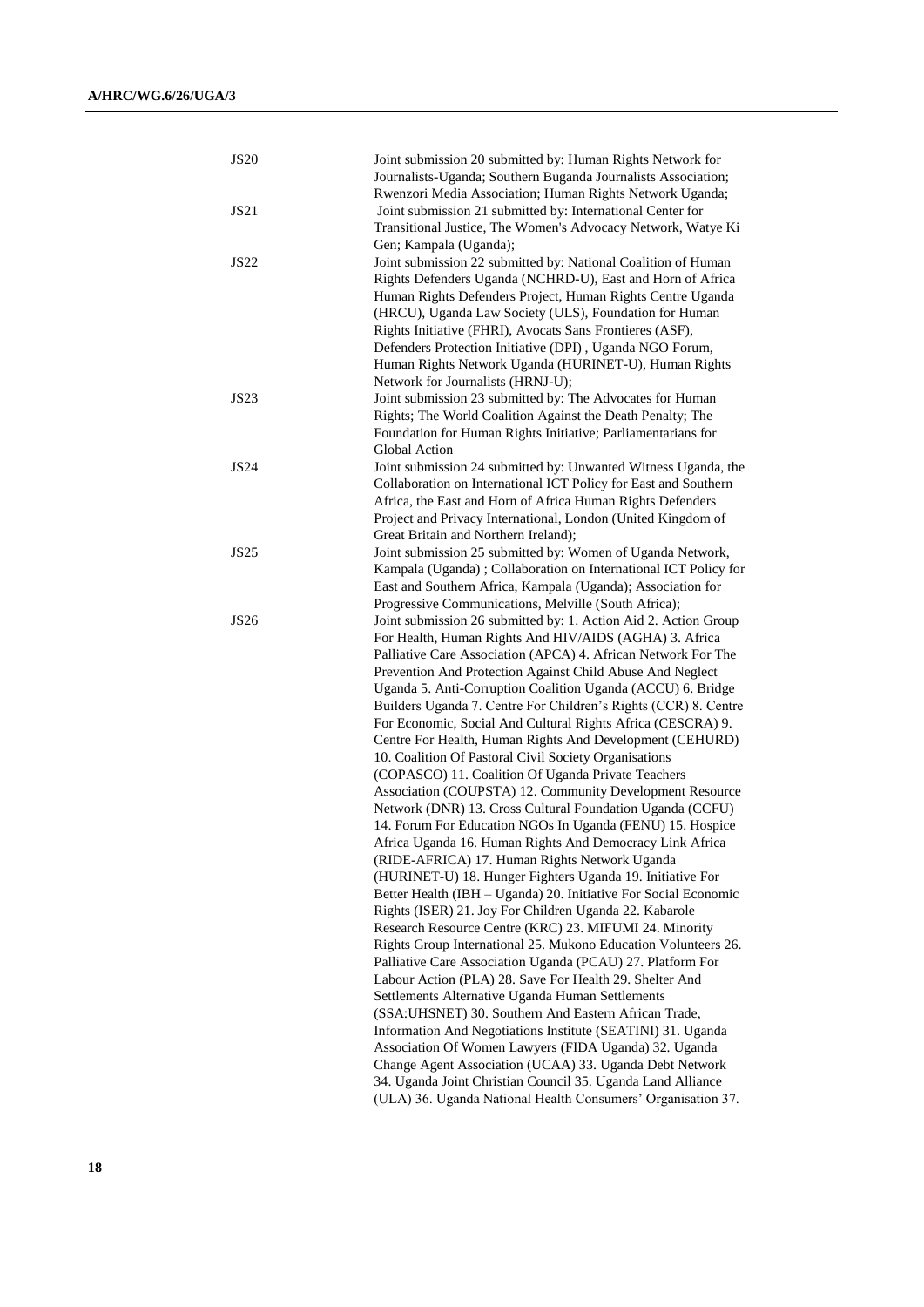|             | Uganda Network Of AIDS Service Organisations (UNASO) 38.          |
|-------------|-------------------------------------------------------------------|
|             | Uganda Network On Law, Ethics And HIV/AIDS (UGANET) 39.           |
|             | UWEZO 40. Voluntary Action For Development 41. Women And          |
|             | Girl Child Development Association;                               |
| <b>JS27</b> | Joint submission 27 submitted by: Right to Food Cluster in        |
|             | Uganda Under CSO National Stakeholders' Forum for the UPR,        |
|             | Hunger Fighters Uganda; Kampala (Uganda);                         |
| <b>JS28</b> | Joint submission 28 submitted by: Center for Reproductive Rights, |
|             | Nairobi (Kenya); and Center for Health, Human Rights and          |
|             | Development, Kampala (Uganda);                                    |
| <b>JS29</b> | Joint submission 29 submitted by: Uganda Children's Centre        |
|             | (UCC); World Vision Uganda; Youth Aid Uganda (YAU)                |
|             | Concern for the Girl Child (CGC); Rural Action Community          |
|             | Based Organization (RACOBAO); Joy for Children- Uganda            |
|             | (JFC-Uganda); Defence for Children International (DCI); Human     |
|             | Rights Network-Uganda (HURINET-U);                                |
| <b>JS30</b> | Joint submission 30 submitted by: COUPSTA Coalition of            |
|             | Uganda Private School Teachers Association; ISER Initiative for   |
|             | Social & Economic Rights; HURINET-U Human Rights Network          |
|             | Uganda; FENU Forum for Education NGOs in Uganda;                  |
|             | TWAWEZA/ UWEZO, BRIDGE BUILDERS; WEGCDA                           |
|             | Women and Girl Child Development Association; PENAM;              |
| JS31        | Joint submission 31 submitted by: Palliative Care and Human       |
|             | Rights in Uganda, Kampala (Uganda);                               |
| <b>JS32</b> | Joint submission 32 submitted by Sexual Rights Initiatives,       |
|             | Stichting Rutgers; Ottawa (Canada);                               |
| <b>JS33</b> | Joint submission 33 submitted by: Minority Rights Group           |
|             | International: 1. African International Christian Ministries      |
|             | (AICM) 2. The ELIANA R's & JAMP Banyabindi Foundation             |
|             | (ERJBF) 3. The Basongora Group for Justice and Human Rights       |
|             | (BGJHR) 4. The Batwa Development Program (BDP) 5. The             |
|             | Benet Lobby Group (BLG) 6. The Coalition of Pastoralist Civil     |
|             | Society Organisations (COPACSO) 7. The Community                  |
|             | Development Resource Network (CDRN) 8. The Minority Rights        |
|             | Group International (MRG) 9. The Mount Elgon Benet Indigenous     |
|             | Ogiek Group (MEBIO) 10. The United Organisation for Batwa         |
|             | Development in Uganda (UOBDU) 7. The Community                    |
|             | Development Resource Network (CDRN); London (United               |
|             | Kingdom of Great Britain and Northern Ireland).                   |

National human rights institution(s):<br>\*UHRC

Uganda Human Rights Commission; Kampala (Uganda).

- <sup>2</sup> Uganda Human Rights Commission, page 4.
- <sup>3</sup> Uganda Human Rights Commission, page 3.
- <sup>4</sup> Uganda Human Rights Commission, page 3.
- <sup>5</sup> Uganda Human Rights Commission, page 5.
- <sup>6</sup> Uganda Human Rights Commission, page 3.<br><sup>7</sup> Uganda Human Rights Commission, page 2.
- <sup>7</sup> Uganda Human Rights Commission, page 2.<br><sup>8</sup> Uganda Human Rights Commission, page 4.
- <sup>8</sup> Uganda Human Rights Commission, page 4.<br><sup>9</sup> Uganda Human Rights Commission, page 4.
- <sup>9</sup> Uganda Human Rights Commission, page 4.
- <sup>10</sup> Uganda Human Rights Commission, page 3.
- <sup>11</sup> Uganda Human Rights Commission, page 5.
- <sup>12</sup> Uganda Human Rights Commission, page 5.
- <sup>13</sup> Uganda Human Rights Commission, page 6.
- <sup>14</sup> Uganda Human Rights Commission, page 6.
- <sup>15</sup> Uganda Human Rights Commission, page 4.
- <sup>16</sup> The following abbreviations are used in UPR documents: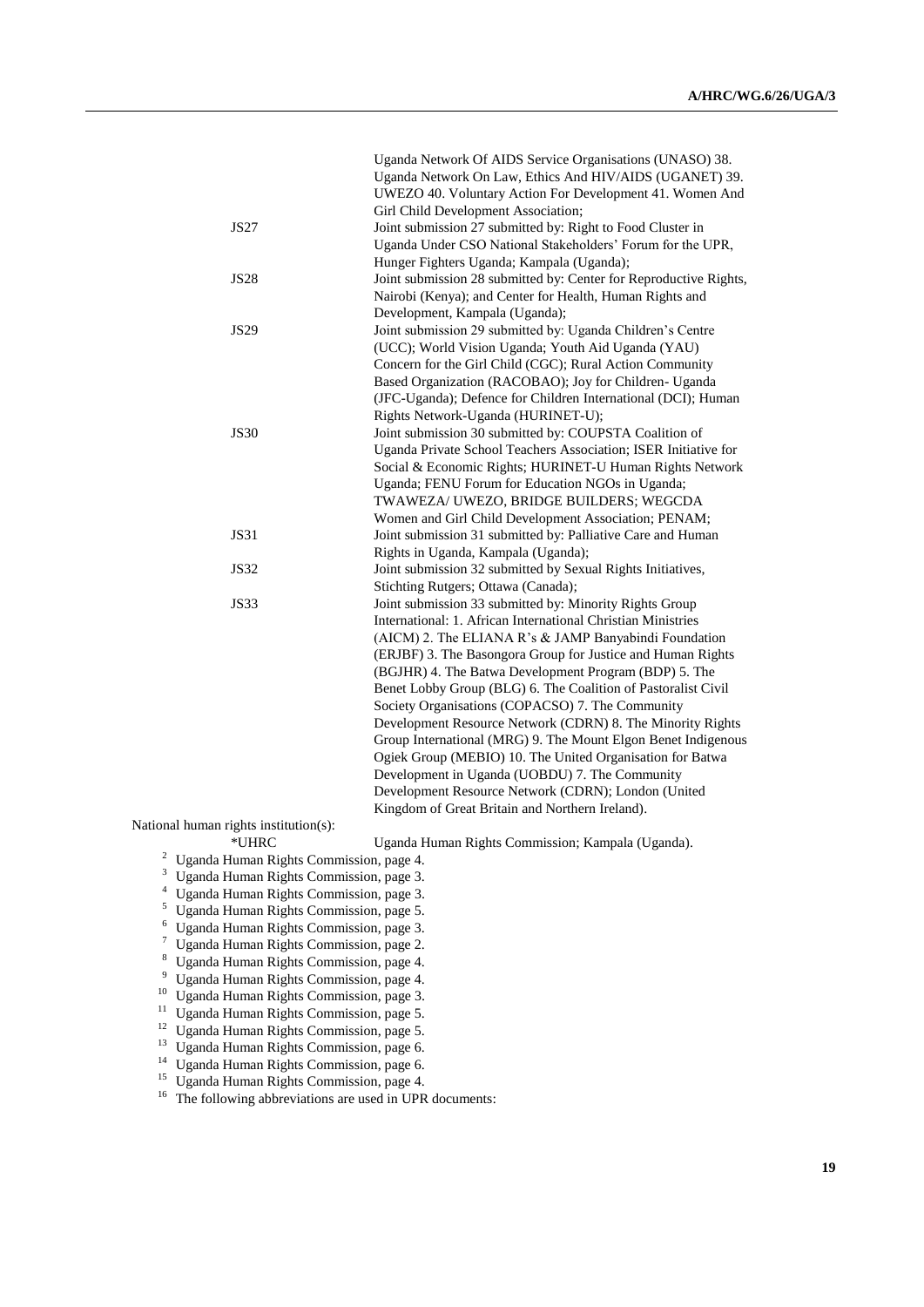|    | <b>ICERD</b>                                | International Convention on the Elimination of All Forms of<br>Racial Discrimination |
|----|---------------------------------------------|--------------------------------------------------------------------------------------|
|    |                                             |                                                                                      |
|    | <b>ICESCR</b>                               | International Covenant on Economic, Social and Cultural Rights                       |
|    | OP-ICESCR                                   | <b>Optional Protocol to ICESCR</b>                                                   |
|    | <b>ICCPR</b>                                | International Covenant on Civil and Political Rights                                 |
|    | <b>ICCPR-OP 1</b>                           | Optional Protocol to ICCPR                                                           |
|    | <b>ICCPR-OP2</b>                            | Second Optional Protocol to ICCPR, aiming at the abolition of the                    |
|    |                                             | death penalty                                                                        |
|    | <b>CEDAW</b>                                | Convention on the Elimination of All Forms of Discrimination                         |
|    |                                             | against Women                                                                        |
|    | <b>OP-CEDAW</b>                             | Optional Protocol to CEDAW                                                           |
|    | CAT                                         | Convention against Torture and Other Cruel, Inhuman or                               |
|    |                                             | Degrading Treatment or Punishment                                                    |
|    | OP-CAT                                      | Optional Protocol to CAT                                                             |
|    | <b>CRC</b>                                  | Convention on the Rights of the Child                                                |
|    | OP-CRC-AC                                   | Optional Protocol to CRC on the involvement of children in                           |
|    |                                             | armed conflict                                                                       |
|    | OP-CRC-SC                                   | Optional Protocol to CRC on the sale of children, child                              |
|    |                                             | prostitution and child pornography                                                   |
|    | OP-CRC-IC                                   | Optional Protocol to CRC on a communications procedure                               |
|    | <b>ICRMW</b>                                |                                                                                      |
|    |                                             | International Convention on the Protection of the Rights of All                      |
|    |                                             | Migrant Workers and Members of Their Families                                        |
|    | <b>CRPD</b>                                 | Convention on the Rights of Persons with Disabilities                                |
|    | OP-CRPD                                     | Optional Protocol to CRPD                                                            |
|    | <b>ICPPED</b>                               | International Convention for the Protection of All Persons from                      |
|    |                                             | <b>Enforced Disappearance</b>                                                        |
| 17 | JS18, p. 5.                                 |                                                                                      |
|    | $18$ HRW, page 3.                           |                                                                                      |
| 19 | JS13, para. 12.1.                           |                                                                                      |
| 20 | JS23, para. 18.                             |                                                                                      |
| 21 | JS26, page 3.                               |                                                                                      |
| 22 | JS7, page 3.                                |                                                                                      |
|    | <sup>23</sup> HRW, page 3.                  |                                                                                      |
| 24 | JS13, para. 18.4.                           |                                                                                      |
| 25 | JS18, p. 6.                                 |                                                                                      |
| 26 | JS12, p. 4 and 10.                          |                                                                                      |
| 27 | JS21, para. 16(v).                          |                                                                                      |
| 28 | JS13, para. 33.6.                           |                                                                                      |
| 29 | HRW, page 3.                                |                                                                                      |
| 30 | JS29, p. 9.                                 |                                                                                      |
| 31 | JS18, p. 11.                                |                                                                                      |
| 32 | UCRNN, page 3.                              |                                                                                      |
| 33 | JS22, page 11.                              |                                                                                      |
| 34 | $CS$ , section $VI(1)$ .                    |                                                                                      |
| 35 | $CS$ , section $VI(9)$ .                    |                                                                                      |
| 36 | JS9, para. 5.                               |                                                                                      |
| 37 |                                             |                                                                                      |
| 38 | JS9, para. 7-8.                             |                                                                                      |
| 39 | JS18, p. 8.                                 |                                                                                      |
| 40 | ISER, para. 28.                             |                                                                                      |
| 41 | JS8, para. 38.                              |                                                                                      |
|    | JS28, section III.B(vii).                   |                                                                                      |
| 42 | A/HRC/19/16, recommendation 111.52 (Chile). |                                                                                      |
| 43 | JS7, page 16.                               |                                                                                      |
| 44 | JS32, page 10.                              |                                                                                      |
| 45 | UCRNN, page 4.                              |                                                                                      |
| 46 | JS29, p. 9.                                 |                                                                                      |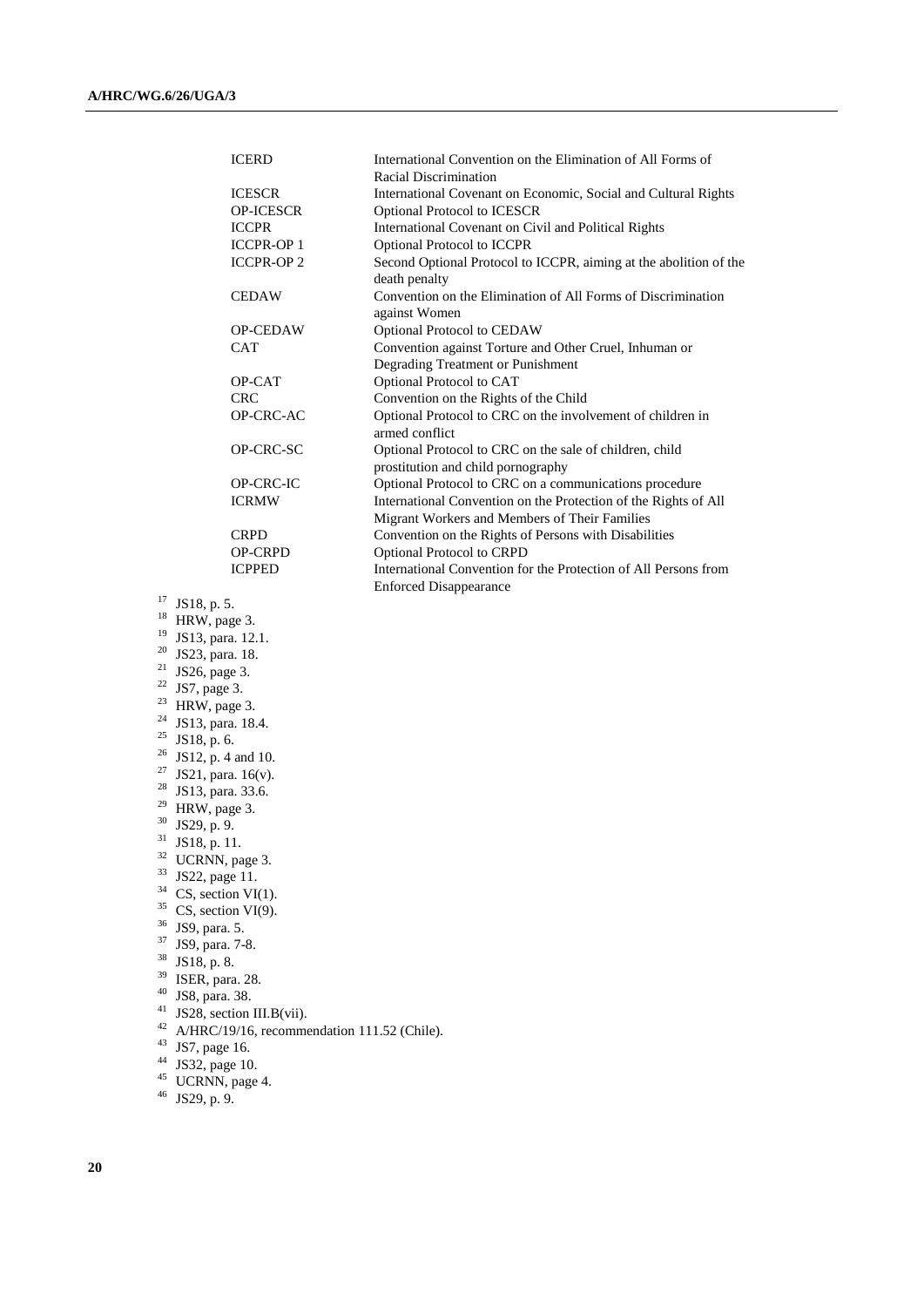- $^{47}$  JS18, p. 11.<br><sup>48</sup> Access Now
- Access Now, para. 6 and 13-15.
- Article 19, para. 19(vii).
- Article 19, para. 19(iv).
- <sup>51</sup> Access Now, para. 13.
- JS1, Page 5.
- JS18, p. 7.
- JS20, p. 9, para. 1-3.
- HRW, page 4.
- JS14, para. 5.1.
- JS24, para. 64.
- ARF, page 5.
- JS13, para. 25.1 and 25.4.
- JS25, section 6(vi).
- JS25, section 6(vii).
- JS12, p. 10.
- JS9, para. 12-14.
- JS18, p. 7.
- JS18, p. 7.
- JS7, page 14.
- CS, section VI(2).
- JS18, p. 6.
- JS25, section 6(v).
- UCRNN, page 3.
- JS13, para. 37.2.
- JS24, para 64.
- PLA, page 4.
- JS26, page 8.
- $^{75}$  JS26, page 4.<br> $^{76}$  JS7 page 9
- JS7, page 9.
- JS6, p. 7-9
- JS26, page 5.
- JS31, para. 10.
- JS26, page 8.
- ISER, para. 19.
- JS27, para. 19.
- CCFU, para. 16.
- <sup>84</sup> Access Now, para. 18(e).
- JS29, p. 9.
- <sup>86</sup> Access Now, para. 18(e).
- JS14, para. 6.6.
- 88 JS13, para. 25.5.
- JS20, p. 9, para. 6.
- CS, section VI(10).
- <sup>91</sup> JS18, page 7.
- JS22, Page 6.
- JS1, page 5.
- JS1, pages 5 and 6.
- JS15, page 4.
- JS19, page 8.
- 
- $^{97}$  JS8, para. 35.<br> $^{98}$  JS7 page 13
- $^{98}$  JS7, page 13.<br><sup>99</sup> JS7, pages 3
- <sup>99</sup> JS32, pages 3 and 4, and A/HRC/19/16, recommendation 111.4 (Poland).<br><sup>100</sup> JS10, page 8
- $JS19$ , page 8.
- JS19, page 3.
- <sup>102</sup> JS25, section 2.2.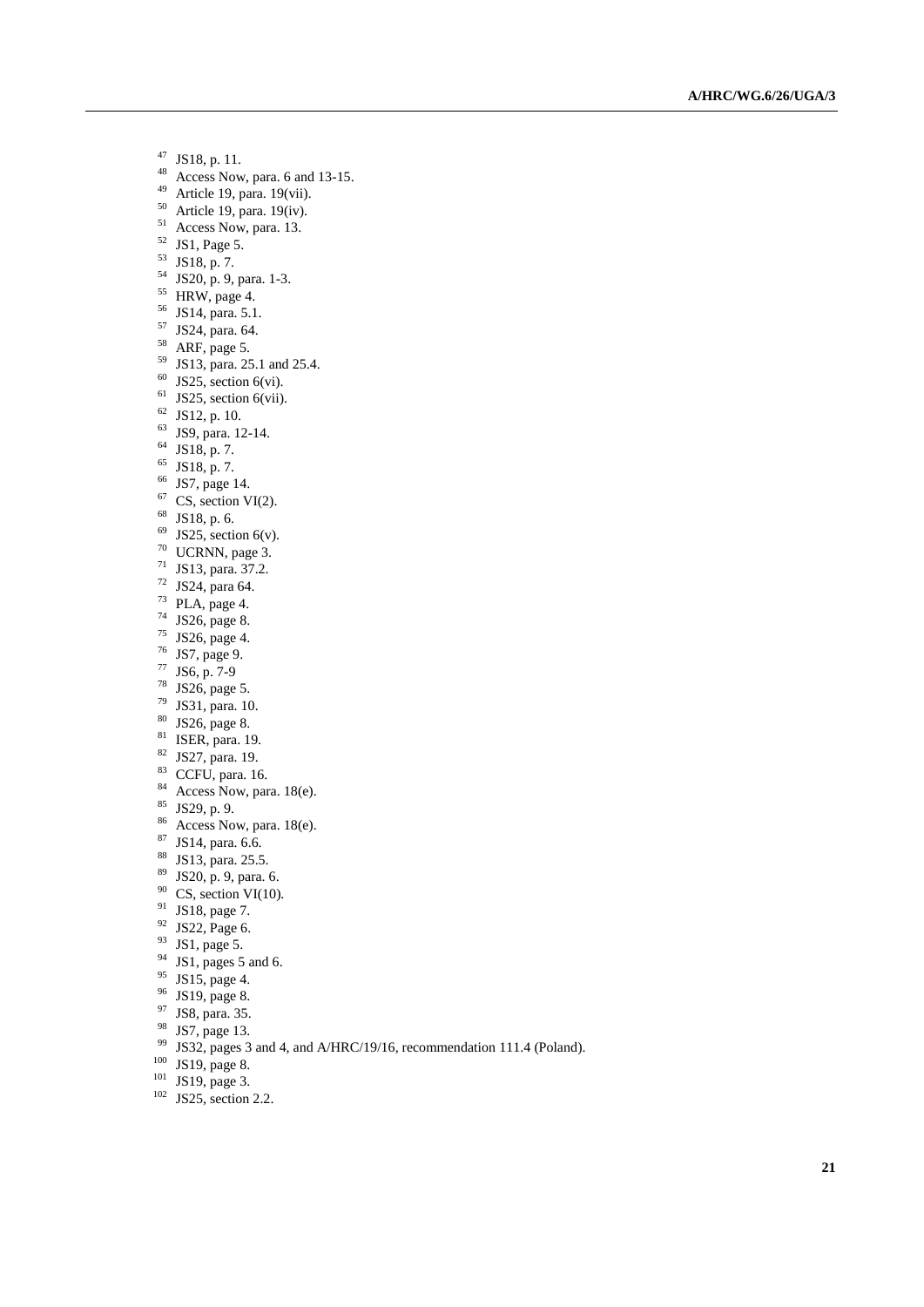JS11, para. 25.

- JS19, page 8.
- JS7, page 14.
- JS25, section 1.
- JS25, section 6(ii).
- <sup>108</sup> JS5, para. 12.
- ICJ, para. 3.
- JS3, para. 6.
- HRW, page 6.
- ICJ, I.
- <sup>113</sup> JS3, para 8-10 and 24.
- JS5, section IIA(a).
- HRW, page 6.
- <sup>116</sup> JS5, section IIA(c) and IIB(a)-(b).
- JS5, section IIB(b) and (e).
- <sup>118</sup> JS9, para. 18.
- <sup>119</sup> JS5, para. 13.
- JS5, section IIA(a).
- <sup>121</sup> JS3, para. 25.
- EGPAF, para. 16.
- EGPAF, para. 16-20 .
- UTSS, page 2.
- <sup>125</sup> JS23, para. 18.
- JS18, p. 5.
- <sup>127</sup> JS23, para. 10.
- JS23, para. 18.
- JS13, para. 9.
- JS13, para. 12.2.
- JS23, para. 6.
- <sup>132</sup> JS23, para. 18.
- JS13, para. 11.
- JC, section C and section D (4).
- $^{135}$  JS18, p. 5.
- ARF, page 3.
- ARF, page 5.
- <sup>138</sup> JS13, paras. 14 and 16.
- JS13, para. 18.1.
- JS13, para. 18.2.
- JS13, para. 18.3.
- 
- HRW, page 2.
- JS18, p. 6.
- HRW, page 2.
- <sup>145</sup> JS19. Page 8.
- <sup>146</sup> JS11, para. 8.
- JS16, page 6.
- <sup>148</sup> JS16, page 9.
- <sup>149</sup> JS7, page 15.
- UCRNN, page 6.
- JS29, p. 7.
- <sup>152</sup> UCRNN, page 7.
- <sup>153</sup> PLA, page 6.
- $^{154}$  FIAN, p. 3.
- JS11, para. 13.
- 
- <sup>156</sup> JS23, para. 15.
- <sup>157</sup> JS23, para. 18.
- JS13, para. 28.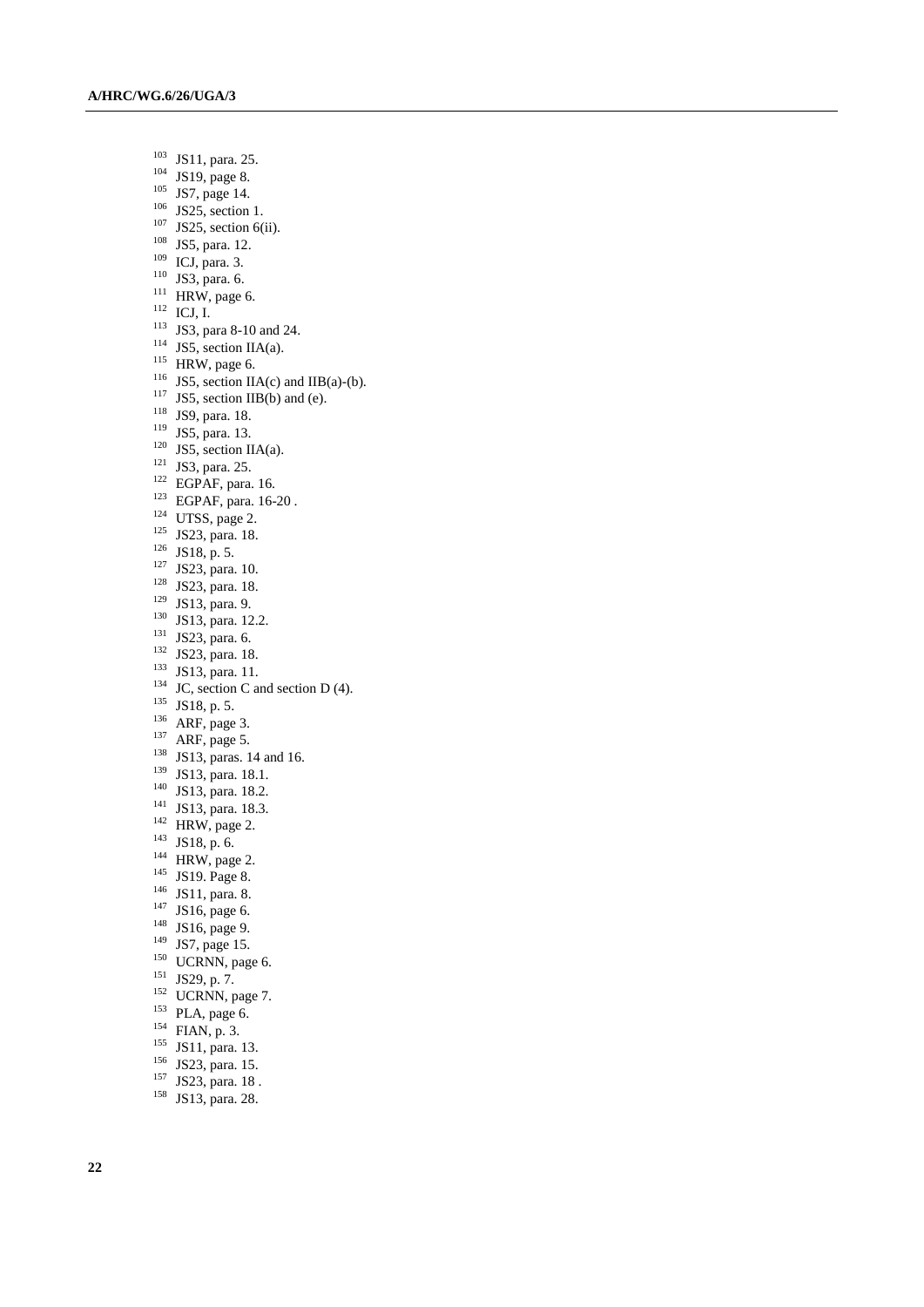- JS13, para. 33.3.
- JS13, para. 29.
- JS13, para. 33.5.
- JS18, p. 5.
- $^{163}$  UCRNN, page 4.
- UCRNN, page 4.
- <sup>165</sup> JS22, page 3. See recs 111.76 (Slovakia) and 111.84 (France) in A/HRC/19/16.
- ARF, page 5.
- JS24, para 64.
- JS13, para. 25.6.
- JS13, para. 12.3.
- <sup>170</sup> JS13, para. 10.2-10.3.
- <sup>171</sup> Article 19, para. 5.
- Article 19, para. 19(ii).
- HRW, page 6.
- JS5, section IIB(c).
- <sup>175</sup> JS3, para. 13-14 and 16-18.
- <sup>176</sup> JS23, para. 18.
- ARF, page 5.
- JS4, para 6.
- JS4, para 11.
- JS4, para 34-36.
- HRW, page 6.
- JS15, page3.
- <sup>183</sup> JS11, para. 17.
- JS18, p. 11.
- JS29, p. 9.
- <sup>186</sup> JS3, para. 37.
- 
- <sup>187</sup> ADF International, para. 27-28 and 31.
- <sup>188</sup> JC, section A  $(7-11)$  and section D  $(1)$ .
- <sup>189</sup> ECLJ, para. 2-7.
- Article 19, para. 4.
- Article 19, para. 5.
- JS13, para. 19.
- JS14, para. 2.1-2.4 and para. 3.4-3-12.
- JS20. p. 9, para. 4-5.
- Article 19, para. 19(i) and (iii).
- <sup>196</sup> HRW, pages 2 and 4.
- JS13, para. 25.1.
- JS14, para. 6.1-6.2.
- <sup>199</sup> JS1, Page 5.
- JS22, page 11.
- JS18, p. 7.
- 
- JS14, para. 4.1.
- <sup>203</sup> JS1, pages 5 and 6.
- <sup>204</sup> JS22, page 5.
- <sup>205</sup> JS14, para. 6.3.
- JS13, para. 42.
- JS13, para. 41.
- <sup>208</sup> JS13, para. 43.2.
- <sup>209</sup> JS13, para. 43.3.
- <sup>210</sup> Access Now, para. 8-10.
- <sup>211</sup> JS25, section 5.
- JS14, para. 3.3.
- JS13, para. 21.
- 
- <sup>214</sup> Access Now, para. 18(c).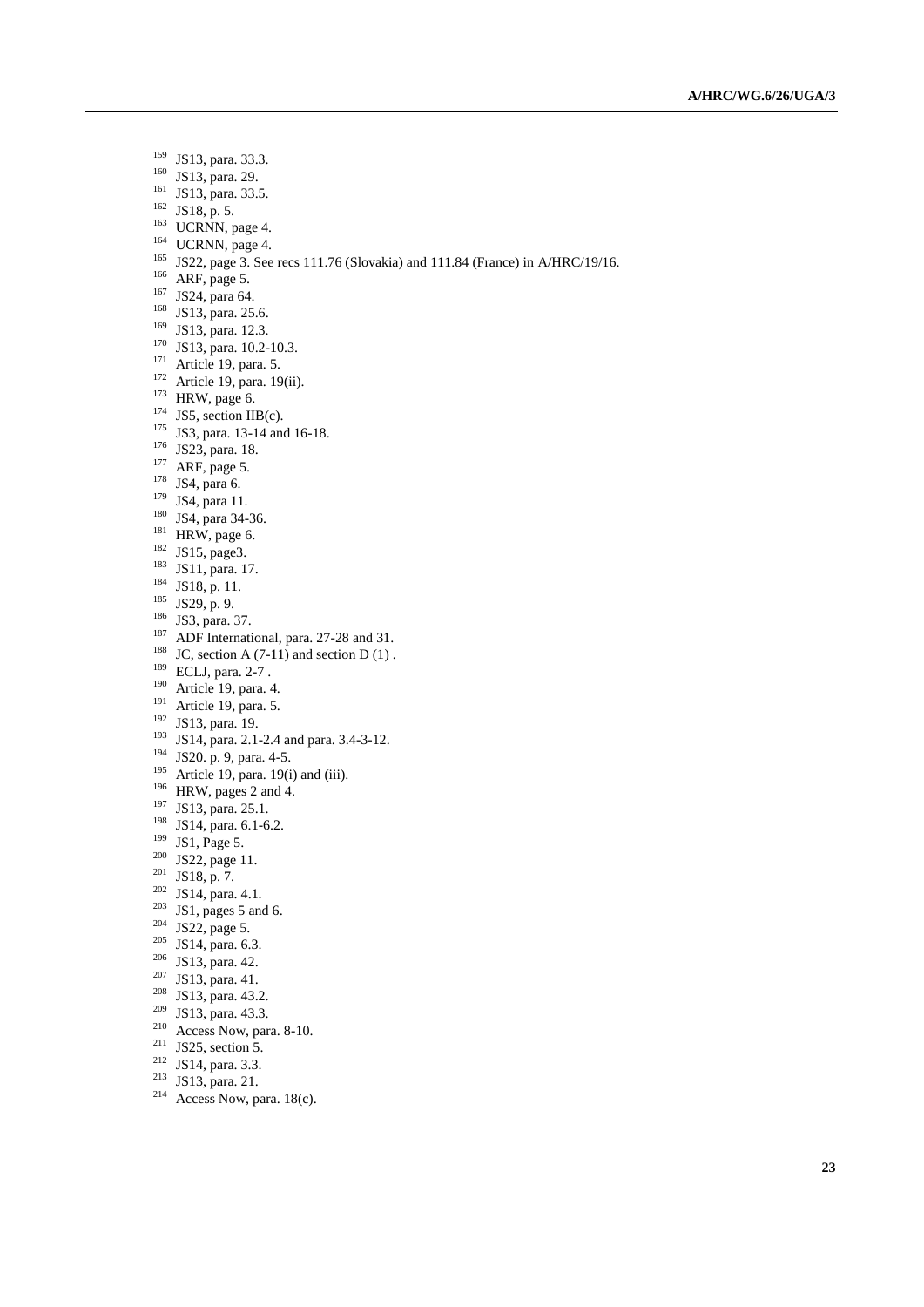- <sup>215</sup> JS25, section 6(vii).
- <sup>216</sup> Article 19, para. 19(v-vi).
- $2^{17}$  Access Now, para. 18(a).
- <sup>218</sup> JS24, para. 64.
- $^{219}$  JS1, Page 10.
- <sup>220</sup> JS20, p. 10, para. 7-9
- <sup>221</sup> Article 19, para. 18.
- <sup>222</sup> JS17, section 2.3.
- <sup>223</sup> JS17, section 3.2(a).
- <sup>224</sup> JS12, p. 12-13.
- <sup>225</sup> HRNJ, section 3.0, para. 9.
- <sup>226</sup> PLA, page 2.
- $227$  PLA, page 4.
- $228$  PLA, page 5.
- <sup>229</sup> JS18, p 10.
- $230$  ICJ, para. 13.
- $^{231}$  ICJ, IV-V.
- $232$  JS12, p. 7.
- <sup>233</sup> JS18, p. 13.
- <sup>234</sup> JS29, p. 2.
- <sup>235</sup> JS29, p. 3.
- <sup>236</sup> JS19, page 5.
- <sup>237</sup> JS29, p. 9.
- 
- <sup>238</sup> JS27, para. 11.
- <sup>239</sup> JS27, para. 12.
- <sup>240</sup> JS27, para. 13.
- $241$  JS7, pages 7 and 8.
- <sup>242</sup> JS27, para. 14.
- <sup>243</sup> JS27, para. 23.
- $^{244}$  JS6, p. 5-6.
- $245$  JS7, page 10.
- <sup>246</sup> JS9, para. 21.
- <sup>247</sup> ISER, para. 12.
- <sup>248</sup> JS8, para. 8.
- $249$  JS18, p. 8.
- <sup>250</sup> JS32, page 9.
- <sup>251</sup> JS28, section 3.B(i).
- <sup>252</sup> RHU, page 2. See recommendations 111.86 (Cuba), 111.90 (Algeria), 111.91 (Turkey), in A/HRC/19/16.
- $253$  ADF International, para. 21.
- <sup>254</sup> ADF International, para. 31.
- <sup>255</sup> JS28, para. 4.
- <sup>256</sup> JS28, section III.B(i).
- <sup>257</sup> JS29, p. 9.
- <sup>258</sup> JS9, para. 34.
- <sup>259</sup> JS19, page 6.
- <sup>260</sup> JS7, page 17.
- <sup>261</sup> JS32, page 3.
- <sup>262</sup> JS8, para. 20.
- $263$  DSW, section 11.
- 
- $264$  RHU, page 8.
- $265$  JS16, page 6.
- <sup>266</sup> JS32, page 3.
- $267$  JS8, para. 25.
- $268$  JS8, para. 26.
- <sup>269</sup> JS9, para. 33.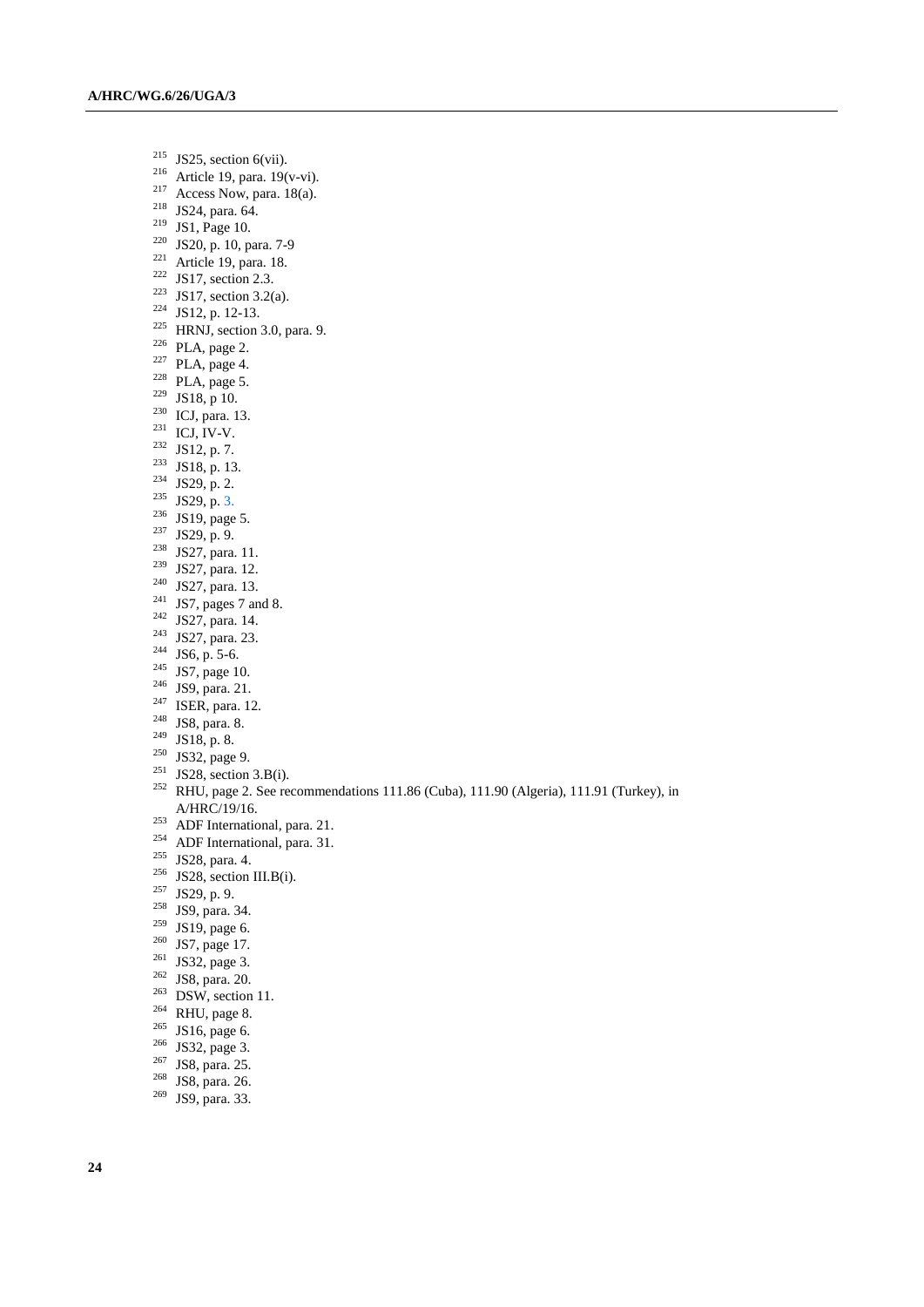- JS16, page 7.
- JS28, section III.B(ii).
- <sup>272</sup> ADF International, para. 18-19.
- <sup>273</sup> EGPAF, section V(4).
- <sup>274</sup> EGPAF, section V(2).
- $^{275}$  EGPAF, section V(5).
- JS8, para. 41.
- <sup>277</sup> JS9, para. 11.
- JS28, section III.B(viii).
- JS9, para. 25-26.
- HRNJ, section 2.6.
- <sup>281</sup> JS28, section III.B(vi).
- <sup>282</sup> JS8, para. 14.
- <sup>283</sup> JS9, para. 27.
- <sup>284</sup> HRNJ, section 2.6 and section 3.0 para. 6-7.
- <sup>285</sup> EGPAF, section V(1).
- JS9, para. 18.
- JS8, para. 30.
- <sup>288</sup> JS9, para. 18.
- ICJ, VI-VII.
- <sup>290</sup> JS3, para. 25-29.
- <sup>291</sup> JS30, para. 7, 10-11, and 13-14.
- JS29, pp. 5-6.
- JS30, para. 9.
- JS18, p. 9.
- JS26, page 6.
- ISER, para. 9.
- JS29, p. 9.
- JS18, p. 11.
- ISER, para. 25.
- <sup>300</sup> JS25, section 5.1.
- JS25, section 6(x).
- JS25, section 6(ix).
- <sup>303</sup> JS3, para. 31.
- JS3, para. 37.
- <sup>305</sup> HRNJ, section 2.2-2.4.
- HRNJ, section 3.0 para. 1-5.
- JS18, p. 12.
- CCFU, para. 12.
- CCFU, para. 13.
- JS29, p. 7.
- GIEACPC, para 1.3.
- ISER, para. 16.
- JS18, p. 9.
- CCFU, para. 4.
- <sup>315</sup> CCFU, para. 10.
- CCFU, para. 29.
- 
- <sup>317</sup> JS10, section 5.
- JS12, p. 3.
- JS9, para. 16.
- JS18, p. 14.
- JS12, p. 9.
- Ibid.
- UTSS, page 3. See A/HRC/19/16, recommendation 111.35 (Spain), page 16.
- UTSS, page 6.
- UTSS, page 5.